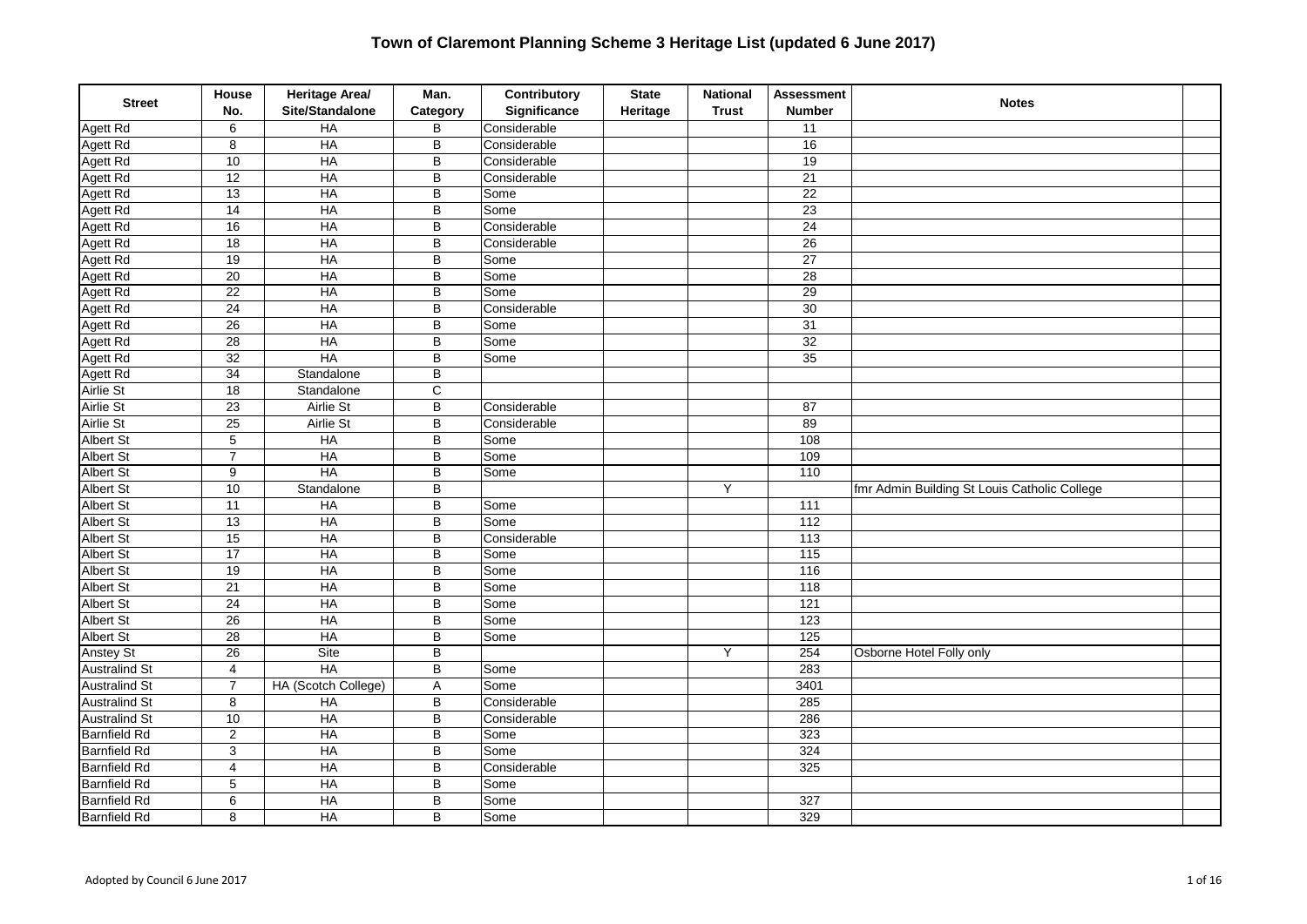| <b>Street</b>       | <b>House</b><br>No.     | Heritage Area/<br>Site/Standalone | Man.<br>Category | Contributory<br><b>Significance</b> | <b>State</b><br>Heritage | <b>National</b><br><b>Trust</b> | <b>Assessment</b><br><b>Number</b> | <b>Notes</b> |  |
|---------------------|-------------------------|-----------------------------------|------------------|-------------------------------------|--------------------------|---------------------------------|------------------------------------|--------------|--|
| <b>Barnfield Rd</b> | 9                       | HA                                | B                | Some                                |                          |                                 | 330                                |              |  |
| <b>Barnfield Rd</b> | 10                      | HA                                | B                | Considerable                        |                          |                                 | 331                                |              |  |
| <b>Barnfield Rd</b> | 11                      | HA                                | $\overline{B}$   | Some                                |                          |                                 | 332                                |              |  |
| <b>Barnfield Rd</b> | 12                      | HA                                | $\overline{B}$   | Some                                |                          |                                 | 333                                |              |  |
| <b>Barnfield Rd</b> | $\overline{13}$         | HA                                | B                | Some                                |                          |                                 | 334                                |              |  |
| <b>Barnfield Rd</b> | $\overline{14}$         | HA                                | B                | Considerable                        |                          |                                 | 335                                |              |  |
| <b>Barnfield Rd</b> | 15                      | HA                                | B                | Some                                |                          |                                 | 336                                |              |  |
| <b>Barnfield Rd</b> | $\overline{17}$         | HA                                | B                | Some                                |                          |                                 | 338                                |              |  |
| <b>Barnfield Rd</b> | 19                      | HA                                | B                | Some                                |                          |                                 | 343                                |              |  |
| <b>Barnfield Rd</b> | $\overline{21}$         | HA                                | B                | Some                                |                          |                                 | 344                                |              |  |
| <b>Barnfield Rd</b> | $\overline{22}$         | HA                                | B                | Some                                |                          |                                 | 345                                |              |  |
| <b>Barnfield Rd</b> | $\overline{23}$         | HA                                | B                | Considerable                        |                          |                                 | 5270                               |              |  |
| <b>Barnfield Rd</b> | $\overline{24}$         | HA                                | B                | Some                                |                          |                                 | 347                                |              |  |
| Bay Rd              | $\overline{12}$         | <b>HA</b>                         | $\overline{B}$   | Some                                |                          |                                 | 366                                |              |  |
| Bay Rd              | $\overline{14}$         | HA                                | B                | Some                                |                          |                                 | 375                                |              |  |
| Bay Rd              | 17                      | Standalone                        | C                |                                     |                          |                                 | 379                                |              |  |
| Bay Rd              | $\overline{25}$         | Standalone                        | $\overline{B}$   |                                     |                          |                                 | 386                                |              |  |
| Bay Rd              | 29                      | Standalone                        | B                |                                     |                          |                                 |                                    |              |  |
| Bay Rd              | 33                      | Standalone                        | $\overline{c}$   |                                     |                          |                                 | 398                                |              |  |
| Bay Rd              | 43                      | Standalone                        | B                |                                     |                          |                                 | 409                                |              |  |
| <b>Bay View Tce</b> | $\mathbf{1}$            | Precinct                          | $\overline{B}$   | Considerable                        |                          | Y                               | 411                                |              |  |
| <b>Bay View Tce</b> | $1 - 7$                 | Precinct                          | $\overline{B}$   | Considerable                        |                          |                                 | 415                                |              |  |
| <b>Bay View Tce</b> | $\overline{2a}$         | Precinct                          | A                | Considerable                        | 483                      | Y                               | 556                                | Post Office  |  |
| <b>Bay View Tce</b> | $\sqrt{2}$              | Precinct                          | $\sf B$          | Considerable                        |                          |                                 | 412                                |              |  |
| <b>Bay View Tce</b> | $\overline{\mathbf{4}}$ | Precinct                          | B                | Some                                |                          |                                 | 413                                |              |  |
| <b>Bay View Tce</b> | 6                       | Precinct                          | $\overline{B}$   | Considerable                        |                          |                                 | 414                                |              |  |
| <b>Bay View Tce</b> | 8                       | Precinct                          | B                | Some                                |                          |                                 | 416                                |              |  |
| <b>Bay View Tce</b> | 10                      | Precinct                          | $\sf B$          | Some                                |                          |                                 | 417                                |              |  |
| Bay View Tce        | $\overline{14}$         | Precinct                          | B                | Some                                |                          |                                 | 418                                |              |  |
| <b>Bay View Tce</b> | 16                      | Precinct                          | B                | Some                                |                          |                                 | 419                                |              |  |
| <b>Bay View Tce</b> | 18                      | Precinct                          | B                | Considerable                        |                          |                                 | 420                                |              |  |
| <b>Bay View Tce</b> | $\overline{20}$         | Precinct                          | B                | Some                                |                          |                                 | 422                                |              |  |
| <b>Bay View Tce</b> | 21                      | Precinct                          | B                | Considerable                        |                          |                                 | 424                                |              |  |
| <b>Bay View Tce</b> | $\overline{23}$         | Precinct                          | B                | Some                                |                          |                                 |                                    |              |  |
| <b>Bay View Tce</b> | $\overline{24}$         | Precinct                          | B                | Some                                |                          |                                 | 426                                |              |  |
| <b>Bay View Tce</b> | $\overline{28}$         | Precinct                          | B                | Some                                |                          |                                 | 429                                |              |  |
| <b>Bay View Tce</b> | 35, 37, 39              | Precinct                          | B                | Some                                |                          |                                 | 432                                |              |  |
| <b>Bay View Tce</b> | 38-40                   | Precinct                          | B                | Some                                |                          |                                 | 435                                |              |  |
| <b>Bay View Tce</b> | 41-49                   | Precinct                          | B                | Some                                |                          |                                 |                                    |              |  |
| <b>Bay View Tce</b> | 42                      | Precinct                          | $\overline{B}$   | Some                                |                          |                                 | 438                                |              |  |
| <b>Bay View Tce</b> | 44                      | Precinct                          | B                | Some                                |                          |                                 | 439                                |              |  |
| <b>Bay View Tce</b> | 50                      | Precinct                          | B                | Some                                |                          |                                 |                                    |              |  |
| <b>Bay View Tce</b> | 50                      | Precinct                          | B                | Considerable                        |                          |                                 |                                    |              |  |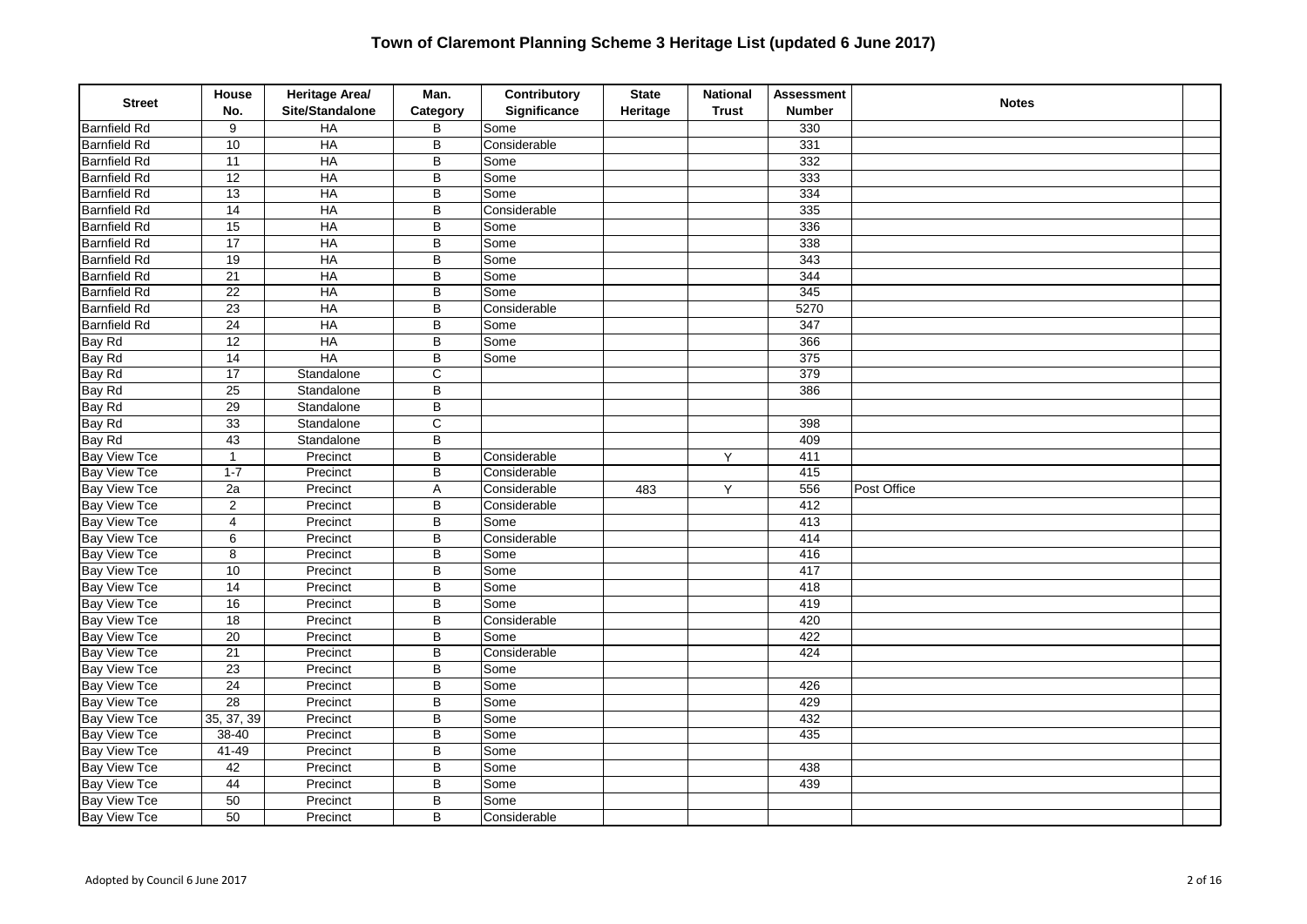| <b>Street</b>        | House<br>No.    | Heritage Area/<br>Site/Standalone | Man.<br>Category        | Contributory<br>Significance | <b>State</b><br>Heritage | <b>National</b><br><b>Trust</b> | <b>Assessment</b><br><b>Number</b> | <b>Notes</b>                |  |
|----------------------|-----------------|-----------------------------------|-------------------------|------------------------------|--------------------------|---------------------------------|------------------------------------|-----------------------------|--|
| <b>Bay View Tce</b>  | 2/50            | Precinct                          | B                       | Some                         |                          |                                 | 440                                |                             |  |
| <b>Bay View Tce</b>  | 1/50            | Precinct                          | B                       | Considerable                 |                          |                                 | 470                                |                             |  |
| <b>Bay View Tce</b>  | 51              | Precinct                          | B                       | Some                         |                          |                                 | 472                                |                             |  |
| <b>Bay View Tce</b>  | $53 - 57$       | Precinct                          | B                       | Considerable                 |                          |                                 |                                    |                             |  |
| <b>Bay View Tce</b>  | 56              | Precinct                          | B                       | Considerable                 |                          |                                 |                                    |                             |  |
| <b>Bay View Tce</b>  | $58 - 62$       | Precinct                          | B                       | Considerable                 |                          |                                 | 497                                |                             |  |
| <b>Bay View Tce</b>  | $72\,$          | Standalone                        | C                       |                              |                          |                                 | 501                                |                             |  |
| <b>Bay View Tce</b>  | 73              | Standalone                        | B                       |                              |                          |                                 |                                    | <b>Park Lane Apartments</b> |  |
| <b>Bay View Tce</b>  | 74              | Standalone                        | $\overline{C}$          |                              |                          |                                 | 507                                |                             |  |
| <b>Bay View Tce</b>  | $\overline{76}$ | Standalone                        | $\overline{\mathsf{B}}$ |                              |                          | Υ                               | 509                                |                             |  |
| <b>Bay View Tce</b>  | 83b&c           | Standalone                        | B                       |                              |                          |                                 |                                    |                             |  |
| <b>Bay View Tce</b>  | 85              | Standalone                        | C                       |                              |                          |                                 | 540                                |                             |  |
| <b>Bay View Tce</b>  | 87              | Standalone                        | $\mathsf{C}$            |                              |                          |                                 | 547                                |                             |  |
| <b>Bay View Tce</b>  | 89              | Standalone                        | $\overline{c}$          |                              |                          |                                 | 548                                |                             |  |
| <b>Bay View Tce</b>  | 91              | Standalone                        | B                       |                              |                          | Y                               | 549                                |                             |  |
| <b>Bernard St</b>    | $\mathbf{1}$    | Precinct                          | B                       | Some                         |                          |                                 | 585                                |                             |  |
| <b>Bernard St</b>    | $\overline{2}$  | Precinct                          | B                       | Some                         |                          |                                 | 586                                |                             |  |
| <b>Bernard St</b>    | $\sqrt{5}$      | Precinct                          | B                       | Considerable                 |                          |                                 | 589                                |                             |  |
| <b>Bernard St</b>    | $\overline{7}$  | Precinct                          | B                       | Considerable                 |                          |                                 | 591                                |                             |  |
| <b>Bernard St</b>    | $\bf 8$         | Precinct                          | B                       | Considerable                 |                          |                                 | 592                                |                             |  |
| <b>Bernard St</b>    | 9               | Precinct                          | B                       | Considerable                 |                          |                                 | 593                                |                             |  |
| <b>Bernard St</b>    | 11              | Precinct                          | B                       | Considerable                 |                          |                                 | 595                                |                             |  |
| <b>Bernard St</b>    | 13              | Precinct                          | B                       | Considerable                 |                          |                                 | 598                                |                             |  |
| <b>Bernard St</b>    | $\overline{14}$ | Precinct                          | B                       | Considerable                 |                          |                                 | 599                                |                             |  |
| <b>Bernard St</b>    | 14a             | Precinct                          | B                       | Some                         |                          |                                 | 600                                |                             |  |
| <b>Bernard St</b>    | 15              | Precinct                          | B                       | Considerable                 |                          |                                 | 601                                |                             |  |
| <b>Bernard St</b>    | 16              | Precinct                          | B                       | Considerable                 |                          |                                 | 602                                |                             |  |
| <b>Bernard St</b>    | $\overline{17}$ | Precinct                          | B                       | Considerable                 |                          |                                 | 603                                |                             |  |
| <b>Bernard St</b>    | $\overline{18}$ | Precinct                          | $\overline{B}$          | Some                         |                          |                                 | 604                                |                             |  |
| <b>Bernard St</b>    | 19              | Precinct                          | B                       | Considerable                 |                          |                                 | 605                                |                             |  |
| <b>Bernard St</b>    | 20              | Precinct                          | B                       | Considerable                 |                          |                                 | 606                                |                             |  |
| <b>Bernard St</b>    | 22              | Precinct                          | B                       | Considerable                 |                          |                                 | 608                                |                             |  |
| <b>Bernard St</b>    | 23              | Precinct                          | B                       | Considerable                 |                          |                                 | 609                                |                             |  |
| <b>Bernard St</b>    | $\overline{25}$ | Precinct                          | $\overline{\mathsf{B}}$ | Considerable                 |                          |                                 | 611                                |                             |  |
| <b>Bernard St</b>    | $\overline{26}$ | Precinct                          | B                       | Some                         |                          |                                 | 613                                |                             |  |
| <b>Bernard St</b>    | 27              | Precinct                          | B                       | Considerable                 |                          |                                 | 614                                |                             |  |
| <b>Bernard St</b>    | 29              | Precinct                          | B                       | Some                         |                          |                                 | 617                                |                             |  |
| <b>Bernard St</b>    | 30              | Precinct                          | B                       | Considerable                 |                          |                                 | 618                                |                             |  |
| <b>Bernard St</b>    | 31              | Precinct                          | B                       | Considerable                 |                          |                                 | 619                                |                             |  |
| <b>Bindaring Pde</b> | $\overline{3}$  | Standalone                        | B                       |                              |                          |                                 | 643                                |                             |  |
| <b>Bindaring Pde</b> | 13              | Standalone                        | B                       |                              |                          |                                 | 674                                |                             |  |
| <b>Bindaring Pde</b> | 18              | Standalone                        | B                       |                              |                          |                                 | 682                                |                             |  |
| <b>Bindaring Pde</b> | 21              | Standalone                        | B                       |                              |                          |                                 | 689                                |                             |  |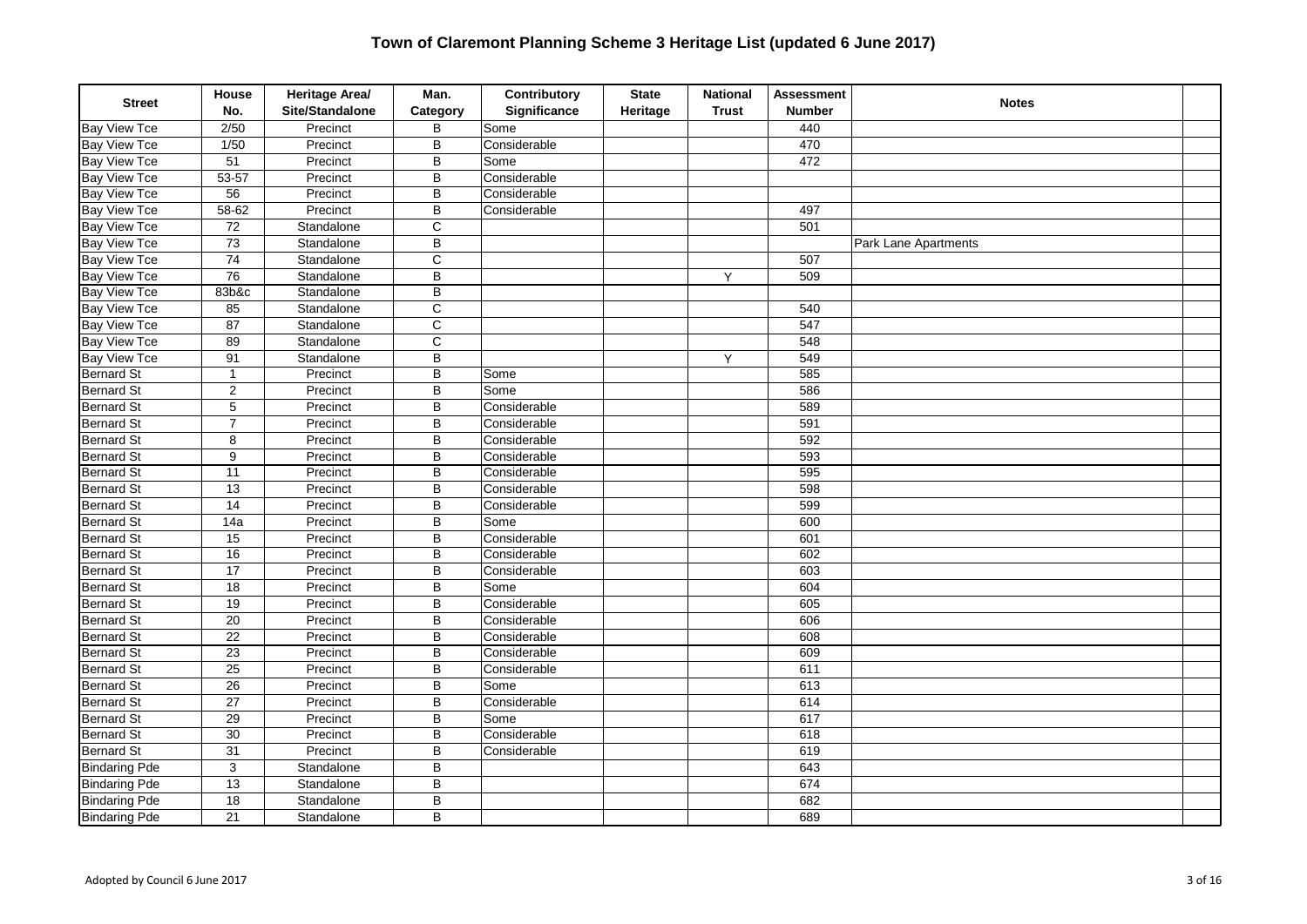| <b>Street</b>         | House<br>No.     | Heritage Area/<br>Site/Standalone | Man.<br>Category        | Contributory<br>Significance | <b>State</b><br>Heritage | <b>National</b><br><b>Trust</b> | <b>Assessment</b><br><b>Number</b> | <b>Notes</b>              |  |
|-----------------------|------------------|-----------------------------------|-------------------------|------------------------------|--------------------------|---------------------------------|------------------------------------|---------------------------|--|
| <b>Brae Rd</b>        | $\overline{7}$   | Standalone                        | B                       |                              |                          |                                 | 696                                |                           |  |
| <b>Brassey St</b>     | 14               | Standalone                        | $\mathsf C$             |                              |                          |                                 | 712                                |                           |  |
| <b>Brassey St</b>     | $\overline{18}$  | Standalone                        | $\overline{B}$          |                              |                          |                                 | 716                                |                           |  |
| <b>Brown St</b>       | 18               | Standalone                        | $\overline{\mathsf{C}}$ |                              |                          |                                 | 749                                |                           |  |
| <b>Brown St</b>       | 20               | Standalone                        | $\overline{c}$          |                              |                          |                                 | 752                                |                           |  |
| <b>Brown St</b>       | 21               | Standalone                        | $\overline{\text{c}}$   |                              |                          |                                 | 753                                |                           |  |
| <b>Brown St</b>       | $\overline{22}$  | Standalone                        | $\overline{C}$          |                              |                          |                                 | 761                                |                           |  |
| <b>Brown St</b>       | $\frac{1}{25}$   | Standalone                        | $\mathsf{C}$            |                              |                          |                                 | 764                                |                           |  |
| <b>Brown St</b>       | 35               | Standalone                        | B                       |                              |                          |                                 |                                    |                           |  |
| Caxton Rd             | 10               | <b>HA</b>                         | B                       | Some                         |                          |                                 | 797                                |                           |  |
| Caxton Rd             | $\overline{12}$  | <b>HA</b>                         | $\overline{\mathsf{B}}$ | Considerable                 |                          |                                 | 798                                |                           |  |
| Caxton Rd             | $\overline{22}$  | Standalone                        | $\mathsf{C}$            |                              |                          |                                 | 803                                |                           |  |
| <b>Central Ave</b>    | $10$             | HA                                | $\mathbf C$             | Some                         |                          |                                 | 827                                |                           |  |
| <b>Central Ave</b>    | 15               | $H$ A                             | C                       | Some                         |                          |                                 | 829                                |                           |  |
| <b>Central Ave</b>    | 16               | Standalone                        | $\overline{\text{c}}$   |                              |                          |                                 | 830                                |                           |  |
| <b>Central Ave</b>    | $\overline{18}$  | Standalone                        | $\mathsf{C}$            |                              |                          |                                 | 832                                |                           |  |
| Central Ave           | $\overline{19}$  | Standalone                        | B                       |                              |                          | Y                               | 3202                               |                           |  |
| Central Ave           | $\overline{25}$  | Standalone                        | B                       |                              |                          |                                 | 834                                |                           |  |
| <b>Chester Rd</b>     | $\overline{11}$  | $H$ A                             | $\overline{B}$          | Some                         |                          |                                 | $\overline{913}$                   |                           |  |
| <b>Chester Rd</b>     | 12               | HA                                | B                       | Some                         |                          |                                 | 914                                |                           |  |
| <b>Chester Rd</b>     | $\overline{13}$  | HA                                | $\overline{B}$          | Considerable                 |                          |                                 | 915                                |                           |  |
| Chester Rd            | $\overline{14}$  | HA                                | B                       | Considerable                 |                          | Y                               | 916                                |                           |  |
| <b>Chester Rd</b>     | $\overline{15}$  | $H$ A                             | B                       | Considerable                 |                          |                                 | 917                                |                           |  |
| <b>Chester Rd</b>     | $\overline{17}$  | HA                                | $\overline{B}$          | Some                         |                          |                                 | 919                                |                           |  |
| <b>Claremont Cres</b> | $\overline{11}$  | Standalone                        | $\mathsf C$             |                              |                          |                                 | 926                                |                           |  |
| <b>Claremont Cres</b> | $\overline{23}$  | Standalone                        | $\overline{c}$          |                              |                          |                                 | 930                                |                           |  |
| <b>Claremont Cres</b> | $\overline{37}$  | <b>HA</b>                         | B                       | Some                         |                          |                                 | 937                                |                           |  |
| <b>Claremont Cres</b> | $\overline{39}$  | HA                                | B                       | Some                         |                          |                                 | 938                                |                           |  |
| <b>Claremont Cres</b> | 41               | HA                                | B                       | Some                         |                          |                                 | 939                                |                           |  |
| <b>Claremont Cres</b> | 43               | $H$ A                             | B                       | Some                         |                          |                                 | 940                                |                           |  |
| <b>Claremont Cres</b> | $\overline{47}$  | $H$ A                             | Α                       | Exceptional                  | 7647                     |                                 | 942                                | House & former milk depot |  |
| <b>Claremont Cres</b> | 49               | $H$ A                             | B                       | Some                         |                          |                                 | 943                                |                           |  |
| <b>Claremont Cres</b> | $\overline{51}$  | HA                                | B                       | Considerable                 |                          |                                 | 944                                |                           |  |
| <b>Claremont Cres</b> | $\overline{53}$  | <b>HA</b>                         | B                       | Considerable                 |                          |                                 | 947                                |                           |  |
| <b>Claremont Cres</b> | $\overline{55}$  | <b>HA</b>                         | B                       | Some                         |                          |                                 | 948                                |                           |  |
| <b>Claremont Cres</b> | $\overline{57}$  | $H$ A                             | B                       | Considerable                 |                          |                                 | 949                                |                           |  |
| <b>Claremont Cres</b> | 59               | <b>HA</b>                         | B                       | Some                         |                          |                                 | 950                                |                           |  |
| <b>Claremont Cres</b> | 101              | Precinct                          | B                       | Some                         |                          |                                 | 957                                |                           |  |
| <b>Claremont Cres</b> | 105-115          | Precinct                          | B                       | <b>No</b>                    |                          |                                 | 958                                |                           |  |
| <b>Claremont Cres</b> | 119              | Precinct                          | B                       | Considerable                 |                          |                                 | 966                                |                           |  |
| <b>Claremont Cres</b> | 123              | Precinct                          | B                       | Considerable                 |                          |                                 | 967                                |                           |  |
| <b>Claremont Cres</b> | $\frac{125}{25}$ | Precinct                          | B                       | Considerable                 |                          |                                 | 968                                |                           |  |
| <b>Claremont Cres</b> | 127              | Precinct                          | B                       | Some                         |                          |                                 | 970                                |                           |  |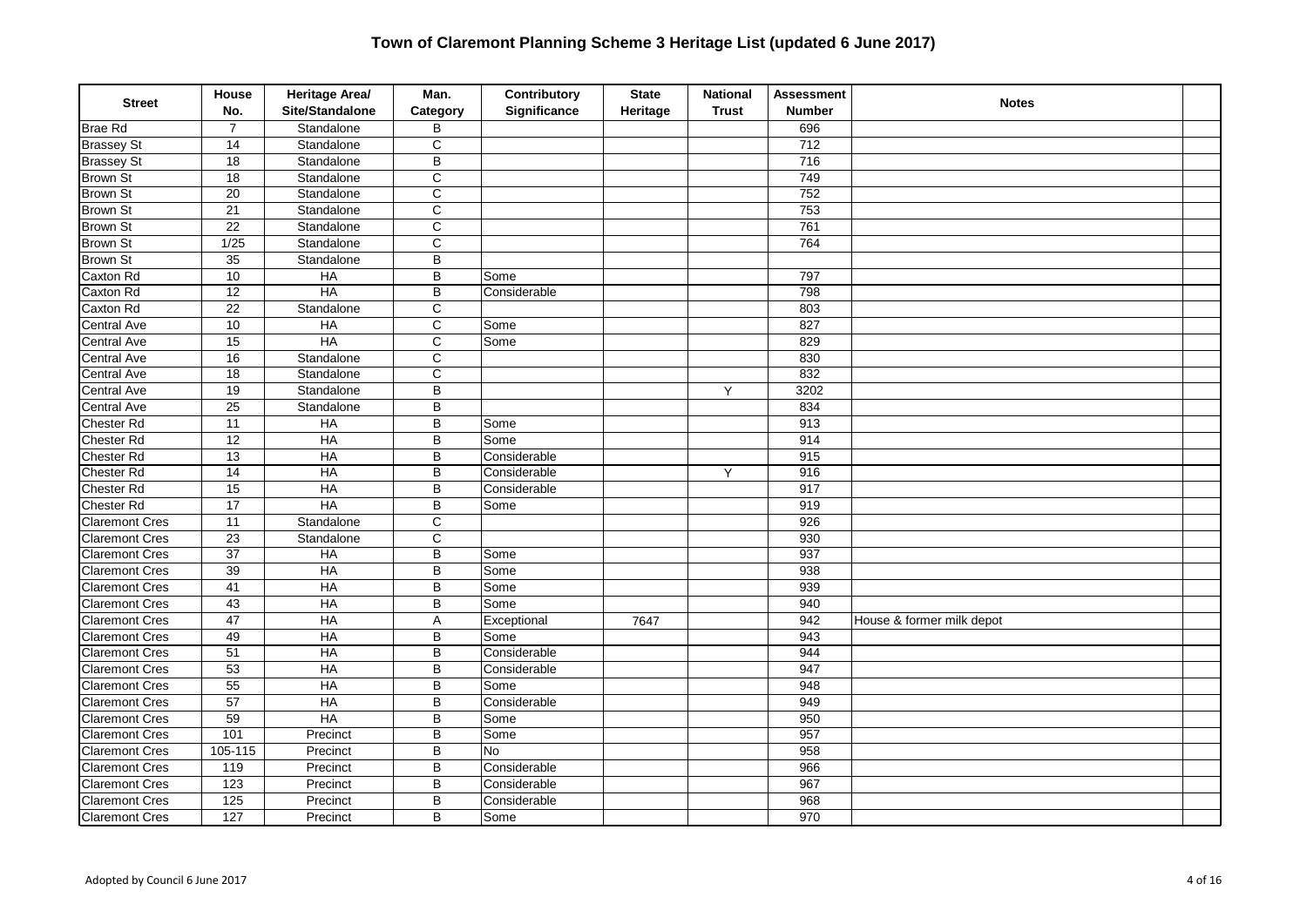| <b>Street</b>         | House<br>No.      | Heritage Area/<br>Site/Standalone | Man.<br>Category        | Contributory<br>Significance | <b>State</b><br>Heritage | <b>National</b><br><b>Trust</b> | <b>Assessment</b><br><b>Number</b> | <b>Notes</b>              |  |
|-----------------------|-------------------|-----------------------------------|-------------------------|------------------------------|--------------------------|---------------------------------|------------------------------------|---------------------------|--|
| <b>Claremont Cres</b> | 129               | Precinct                          | B                       | Considerable                 |                          |                                 | 971                                |                           |  |
| <b>Claremont Cres</b> | $\overline{131}$  | Precinct                          | B                       | Some                         |                          |                                 | 972                                |                           |  |
| <b>Claremont Cres</b> | 133-137           | Precinct                          | B                       | Some                         |                          |                                 | 974                                |                           |  |
| <b>Claremont Cres</b> | 139               | Precinct                          | B                       | Some                         |                          |                                 | 975                                |                           |  |
| <b>Claremont Cres</b> | $\frac{147}{147}$ | Standalone                        | C                       |                              |                          |                                 | 983                                |                           |  |
| <b>Claremont Cres</b> | Site              | Precinct                          | $\overline{\text{c}}$   | N/A                          |                          |                                 |                                    |                           |  |
| <b>Cliff Road</b>     | $\mathbf{1}$      | $H$ A                             | B                       | Considerable                 |                          |                                 | 986                                |                           |  |
| Cliff Road            | $\mathsf 3$       | $H$ A                             | B                       | Some                         |                          |                                 | 991                                |                           |  |
| <b>Cliff Road</b>     | $\overline{7}$    | HA                                | B                       | Considerable                 |                          |                                 | 997                                |                           |  |
| <b>Cliff Way</b>      | $\overline{22}$   | Standalone                        | B                       |                              |                          | Y                               | 3039                               |                           |  |
| College Rd            | $\overline{2}$    | Standalone                        | B                       |                              |                          |                                 | 1022                               | St Thomas Catholic Church |  |
| Corry Lynn Rd         | $\overline{1}$    | Standalone                        | $\mathsf C$             |                              |                          |                                 | 1107                               |                           |  |
| Corry Lynn Rd         | 5                 | Standalone                        | $\mathsf C$             |                              |                          |                                 | 1118                               |                           |  |
| Corry Lynn Rd         | $\overline{7}$    | Standalone                        | B                       |                              |                          |                                 | 1120                               |                           |  |
| Davies Rd             | 15                | Standalone                        | $\mathsf{C}$            |                              |                          |                                 | 1121                               |                           |  |
| Davies Rd             | $\overline{22}$   | Standalone                        | C                       |                              |                          |                                 | 1132                               |                           |  |
| Davies Rd             | $\overline{23}$   | Standalone                        | $\overline{\text{c}}$   |                              |                          |                                 | 1133                               |                           |  |
| Davies Rd             | $\overline{25}$   | Standalone                        | B                       |                              |                          |                                 | 5278                               |                           |  |
| Davies Rd             | $\overline{27}$   | Standalone                        | C                       |                              |                          |                                 | 1147                               |                           |  |
| Davies Rd             | $\overline{29}$   | Standalone                        | B                       |                              |                          |                                 | 1148                               |                           |  |
| Davies Rd             | 69                | Standalone                        | B                       |                              |                          |                                 | 1223                               |                           |  |
| Davies Rd             | $\overline{74}$   | Standalone                        | $\mathsf C$             |                              |                          |                                 | 1229                               |                           |  |
| Deakin St             | $\mathbf{1}$      | Standalone                        | $\overline{\mathsf{c}}$ |                              |                          |                                 | 1386                               |                           |  |
| Deakin St             | $\overline{4}$    | Standalone                        | $\overline{c}$          |                              |                          |                                 | 1389                               |                           |  |
| Dean St               | 13                | Standalone                        | $\mathsf C$             |                              |                          |                                 | 1413                               |                           |  |
| Devon Rd              | $\overline{2}$    | $H$ A                             | B                       | Considerable                 |                          |                                 | 1485                               |                           |  |
| Devon Rd              | 4                 | HA                                | B                       | Exceptional                  |                          |                                 |                                    |                           |  |
| Devon Rd              | 9                 | Standalone                        | B                       |                              |                          |                                 | 1493                               |                           |  |
| Devon Rd              | $\overline{14}$   | Standalone                        | $\overline{\mathsf{B}}$ |                              |                          |                                 | 1497                               |                           |  |
| Devon Rd              | $\overline{17}$   | Standalone                        | B                       |                              |                          |                                 | 1501                               |                           |  |
| Devon Rd              | 21                | Standalone                        | B                       |                              |                          |                                 | 1504                               |                           |  |
| Devon Rd              | 29                | Standalone                        | B                       |                              |                          |                                 | 1513                               |                           |  |
| Devon Rd              | $\overline{32}$   | Standalone                        | B                       |                              |                          |                                 | 1516                               |                           |  |
| Devon Rd              | $\overline{33}$   | Standalone                        | $\overline{\mathsf{B}}$ |                              |                          |                                 | 1517                               |                           |  |
| Devon Rd              | $\overline{36}$   | Standalone                        | B                       |                              | <b>TBA</b>               |                                 | 5496                               |                           |  |
| Devon Rd              |                   | Site                              | C                       |                              |                          |                                 |                                    |                           |  |
| Dunbar Rd             | 3                 | $H$ A                             | $\mathsf C$             | Some                         |                          |                                 | 1554                               |                           |  |
| Dunbar Rd             | $\overline{7}$    | HA                                | $\mathsf C$             | Some                         |                          |                                 | 1558                               |                           |  |
| Dunbar Rd             | $\overline{17}$   | Standalone                        | $\overline{\text{c}}$   |                              |                          |                                 | 1568                               |                           |  |
| Dunbar Rd             | $\overline{25}$   | Standalone                        | $\overline{\mathsf{c}}$ |                              |                          |                                 | 1572                               |                           |  |
| Evelyn Rd             | $\mathbf{1}$      | Standalone                        | B                       |                              |                          |                                 | 1604                               |                           |  |
| Evelyn Rd             | $\overline{7}$    | Standalone                        | $\mathsf C$             |                              |                          |                                 | 1610                               |                           |  |
| Evelyn Rd             | 10                | Standalone                        | B                       |                              |                          |                                 | 5426                               |                           |  |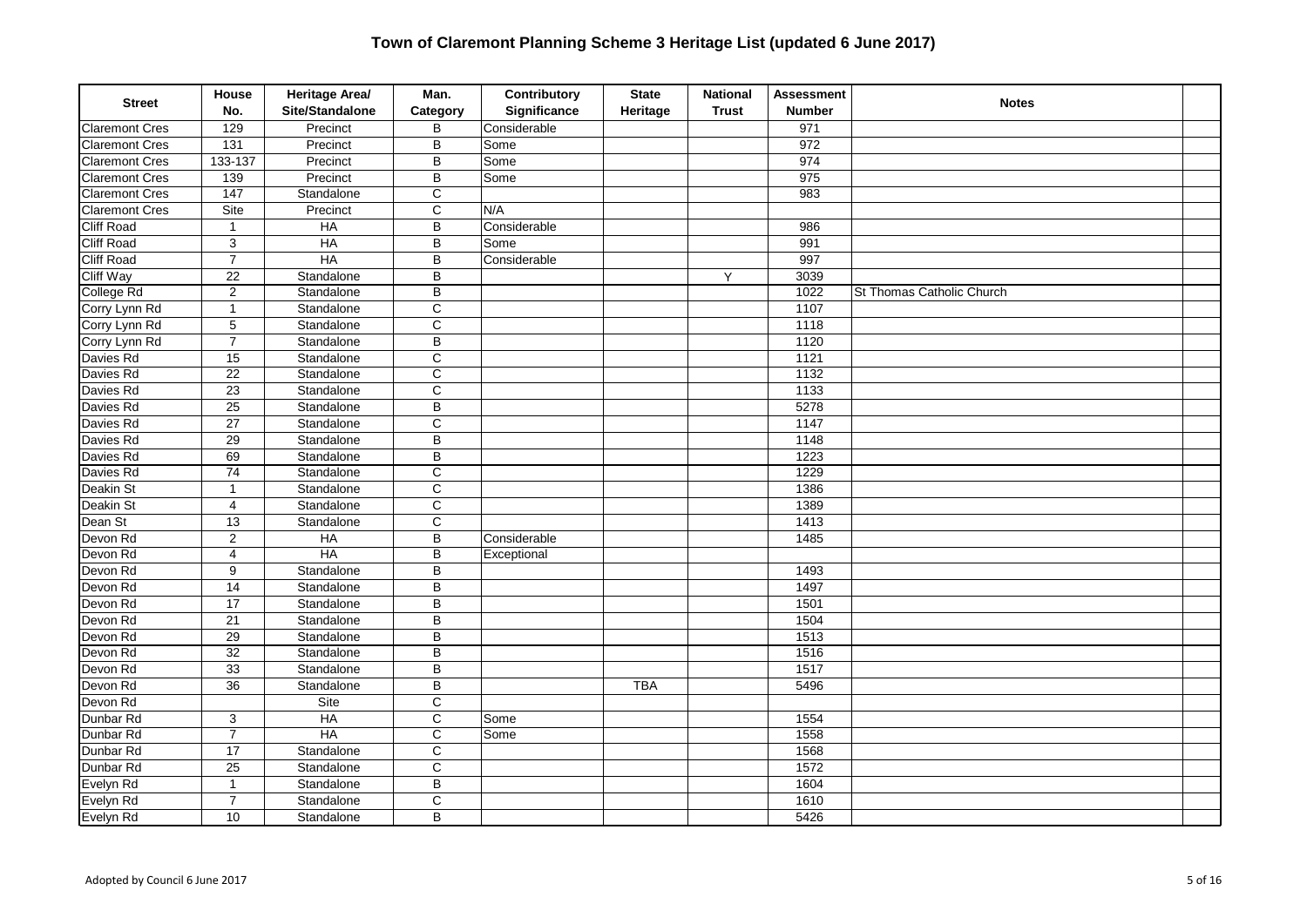| <b>Street</b>                 | House<br>No.            | Heritage Area/<br>Site/Standalone | Man.<br>Category | Contributory<br>Significance | <b>State</b><br>Heritage | <b>National</b><br><b>Trust</b> | <b>Assessment</b><br><b>Number</b> | <b>Notes</b> |  |
|-------------------------------|-------------------------|-----------------------------------|------------------|------------------------------|--------------------------|---------------------------------|------------------------------------|--------------|--|
| Fern St                       | 19                      | Standalone                        | B                |                              |                          |                                 | 1627                               |              |  |
| <b>First Ave</b>              | 66                      | HA                                | B                | Considerable                 |                          |                                 | 1706                               |              |  |
| <b>First Ave</b>              | 68                      | <b>HA</b>                         | $\overline{B}$   | Considerable                 |                          |                                 | 1708                               |              |  |
| Franklin St                   | 15                      | Standalone                        | $\mathsf C$      |                              |                          |                                 | 1719                               |              |  |
| <b>Fraser St</b>              | $\mathbf{1}$            | HA                                | B                | Some                         |                          |                                 | 1722                               |              |  |
| Fraser St                     | $\overline{2B}$         | <b>HA</b>                         | B                | Some                         |                          |                                 | 5066                               |              |  |
| <b>Fraser St</b>              | 5                       | $H$ A                             | B                | Some                         |                          |                                 | 1727                               |              |  |
| Fraser St                     | 9                       | $H$ A                             | B                | Considerable                 |                          |                                 | 1730                               |              |  |
| Fraser St                     | 11                      | HA                                | B                | Considerable                 |                          |                                 | 5272                               |              |  |
| <b>Fraser St</b>              | $\overline{12}$         | HA                                | B                | Considerable                 |                          |                                 | 1732                               |              |  |
| <b>Fraser St</b>              | $\overline{13}$         | HA                                | B                | Some                         |                          |                                 | 5271                               |              |  |
| Fraser St                     | $\overline{16}$         | $H$ A                             | $\overline{B}$   | Considerable                 |                          |                                 | 1736                               |              |  |
| Fraser St                     | $\overline{17}$         | HA                                | B                | Some                         |                          |                                 | 1737                               |              |  |
| Fraser St                     | 19                      | <b>HA</b>                         | B                | Some                         |                          |                                 | 5339                               |              |  |
| <b>Fraser St</b>              | $\overline{20}$         | Standalone                        | C                |                              |                          |                                 | 1740                               |              |  |
| Freshwater Bay Foreshore Site |                         | Site                              | C                |                              |                          |                                 |                                    |              |  |
| Freshwater Pde                | 3                       | Standalone                        | $\overline{B}$   |                              |                          |                                 | 1765                               |              |  |
| Freshwater Pde                | 19                      | HA                                | B                | Considerable                 |                          |                                 | 1806                               |              |  |
| Freshwater Pde                | $\overline{20}$         | $H$ A                             | B                | Some                         |                          |                                 | 1807                               |              |  |
| Freshwater Pde                | $\overline{21}$         | $H$ A                             | B                | Considerable                 |                          |                                 | 1808                               |              |  |
| Freshwater Pde                | $\overline{23}$         | HA                                | B                | Some                         |                          |                                 | 1812                               |              |  |
| Freshwater Pde                | $\overline{25}$         | H A                               | $\overline{B}$   | Considerable                 |                          |                                 | 1821                               |              |  |
| Freshwater Pde                | 25a                     | Standalone                        | $\mathsf C$      |                              |                          |                                 | 1822                               |              |  |
| Freshwater Pde                | 26                      | $H$ A                             | B                | Some                         |                          |                                 | 1823                               |              |  |
| Freshwater Pde                | 27                      | $H$ A                             | B                | Considerable                 |                          |                                 | 1824                               |              |  |
| Freshwater Pde                | 28                      | HA                                | B                | Considerable                 |                          |                                 | 1825                               |              |  |
| <b>Freshwater Pde</b>         | 29                      | HA                                | $\overline{B}$   | Some                         |                          |                                 | 1826                               |              |  |
| Freshwater Pde                | $\overline{32}$         | HA                                | B                | Considerable                 |                          |                                 | 1829                               |              |  |
| Garden St                     | $\overline{19}$         | Standalone                        | $\mathsf{C}$     |                              |                          |                                 | 1855                               |              |  |
| Goldsmith Rd                  | 3                       | Standalone                        | B                |                              |                          |                                 | 1887                               |              |  |
| Goldsmith Rd                  | $\overline{7}$          | Standalone                        | B                |                              |                          |                                 | 1896                               |              |  |
| Goldsmith Rd                  | 14                      | Standalone                        | $\sf B$          |                              |                          |                                 | 1921                               |              |  |
| Goldsmith Rd                  | 15                      | Standalone                        | B                |                              |                          |                                 | 1903                               |              |  |
| Goldsmith Rd                  | 20                      | H A                               | B                | Some                         |                          |                                 | 2436                               |              |  |
| Goldsmith Rd                  | 21                      | $H$ A                             | B                | Considerable                 |                          |                                 | 1910                               |              |  |
| Goldsmith Rd                  | 31                      | Standalone                        | $\mathsf C$      |                              |                          |                                 | 1920                               |              |  |
| Goldsworthy Rd                | $\overline{c}$          | $H$ A                             | B                | Some                         |                          |                                 | 1923                               |              |  |
| Goldsworthy Rd                | $\overline{\mathbf{4}}$ | HA                                | B                | Some                         |                          |                                 | 1925                               |              |  |
| Goldsworthy Rd                | $\mathbf 5$             | Standalone                        | B                |                              |                          |                                 | 1927                               |              |  |
| Goldsworthy Rd                | $\overline{6}$          | HA                                | $\overline{B}$   | Some                         |                          |                                 | 5160                               |              |  |
| Goldsworthy Rd                | $\bf 8$                 | $H$ A                             | B                | Some                         |                          |                                 | 1930                               |              |  |
| Goldsworthy Rd                | 10                      | $H$ A                             | B                | Some                         |                          |                                 | 1931                               |              |  |
| Goldsworthy Rd                | $\overline{12}$         | $H$ A                             | B                | Some                         |                          |                                 | 1932                               |              |  |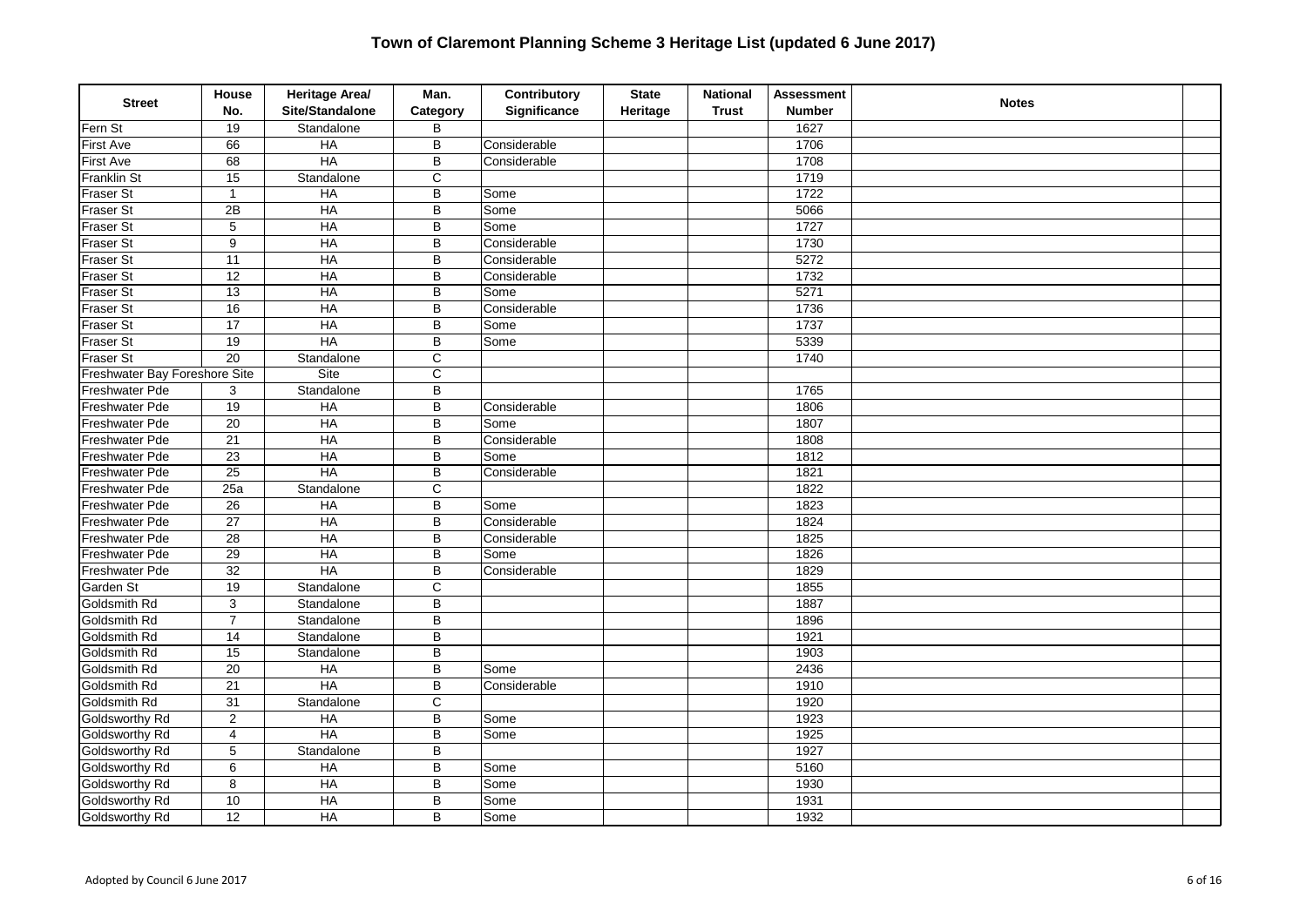| <b>Street</b>         | House<br>No.    | Heritage Area/<br>Site/Standalone | Man.<br>Category        | Contributory<br>Significance | <b>State</b><br>Heritage | <b>National</b><br><b>Trust</b> | <b>Assessment</b><br><b>Number</b> | <b>Notes</b>                              |  |
|-----------------------|-----------------|-----------------------------------|-------------------------|------------------------------|--------------------------|---------------------------------|------------------------------------|-------------------------------------------|--|
| Goldsworthy Rd        | 14              | HA                                | B                       | Some                         |                          |                                 | 1933                               |                                           |  |
| Goldsworthy Rd        | 16              | HA                                | B                       | Considerable                 |                          |                                 | 1934                               |                                           |  |
| Goldsworthy Rd        | $\overline{18}$ | H A                               | B                       | Considerable                 |                          |                                 | 1935                               |                                           |  |
| Goldsworthy Rd        | $\overline{20}$ | HA                                | B                       | Considerable                 |                          |                                 | 1938                               |                                           |  |
| Goldsworthy Rd        | $\overline{22}$ | HA                                | B                       | Some                         |                          |                                 | 1941                               |                                           |  |
| Goldsworthy Rd        | $\overline{33}$ | Standalone                        | B                       |                              |                          |                                 | 1950                               |                                           |  |
| Goldsworthy Rd        | $\overline{37}$ | Standalone                        | B                       |                              |                          |                                 | 1956                               |                                           |  |
| Goldsworthy Rd        | 42              | Standalone                        | B                       |                              |                          |                                 | 5346                               |                                           |  |
| Goldsworthy Rd        | 50              | HA                                | A                       | Exceptional                  | 482                      | Y                               |                                    | Former Teachers College                   |  |
| <b>Goldsworthy Rd</b> | 50              | HA                                | A                       | Considerable                 | 482                      | Υ                               |                                    | Sugar Gum Trees                           |  |
| Goldsworthy Rd        | $\overline{50}$ | H A                               | Α                       | Considerable                 | 482                      | Y                               |                                    | Sugar Gum Trees                           |  |
| Goldsworthy Rd        | 63              | Standalone                        | $\mathsf{C}$            |                              |                          |                                 | 1977                               |                                           |  |
| Grange St             | $\mathbf{1}$    | HA                                | B                       | Some                         |                          |                                 | 1984                               |                                           |  |
| <b>Grange St</b>      | 3               | $H$ A                             | B                       | Considerable                 |                          |                                 | 1992                               |                                           |  |
| Grange St             | $\overline{4}$  | HA                                | B                       | Some                         |                          |                                 | 1993                               |                                           |  |
| Grange St             | $\overline{5}$  | HA                                | B                       | Considerable                 |                          |                                 | 1994                               |                                           |  |
| Grange St             | 6               | <b>HA</b>                         | B                       | Some                         |                          |                                 | 1995                               | Heritage Agreement                        |  |
| Grange St             | $\overline{7}$  | $H$ A                             | B                       | Considerable                 |                          |                                 | 1997                               |                                           |  |
| Grange St             | 8               | Standalone                        | C                       |                              |                          |                                 | 1998                               |                                           |  |
| Grange St             | 9               | $H$ A                             | $\overline{B}$          | Some                         |                          |                                 | 1999                               |                                           |  |
| Grange St             | 9a              | HA                                | B                       | Some                         |                          |                                 | 2000                               |                                           |  |
| Grange St             | 10              | Standalone                        | $\mathsf{C}$            |                              |                          |                                 | 5449                               |                                           |  |
| Grange St             | $\overline{11}$ | HA                                | B                       | Some                         |                          |                                 | 2002                               |                                           |  |
| Grange St             | $13 - 15$       | $H$ A                             | B                       | Some                         |                          |                                 | 5429                               |                                           |  |
| Grange St             | 14              | HA                                | B                       | Considerable                 |                          |                                 | 2012                               |                                           |  |
| Grange St             | 16              | $H$ A                             | B                       | Considerable                 |                          |                                 | 2014                               |                                           |  |
| Grange St             | $\overline{17}$ | HA                                | B                       | Considerable                 |                          |                                 | 2015                               |                                           |  |
| Grange St             | 19              | Standalone                        | $\mathsf C$             |                              |                          |                                 | 2017                               |                                           |  |
| Grange St             | $\overline{25}$ | Standalone                        | $\overline{\mathsf{c}}$ |                              |                          |                                 | 2023                               |                                           |  |
| Grange St             | $\overline{28}$ | Standalone                        | $\overline{C}$          |                              |                          |                                 | 2026                               |                                           |  |
| Graylands Rd          | 48              | Standalone                        | B                       |                              |                          |                                 | 2046                               |                                           |  |
| Graylands Rd          | $\overline{70}$ | Standalone                        | $\overline{B}$          |                              |                          |                                 | 2077                               |                                           |  |
| Graylands Rd          | Showgrou        | <b>HA</b>                         | <b>TBC</b>              | Considerable                 | <b>TBA</b>               |                                 | 2101                               | To be assessed                            |  |
| Gugeri St             | Station         | HA                                | Α                       | Exceptional                  | 486                      | Y                               | 2193                               | Station Building w/ Station Masters House |  |
| Gugeri St             | Station         | HA                                | A                       | Exceptional                  | 486                      | Y                               | 2193                               | Signal Cabin                              |  |
| Gugeri St             | Station         | HA                                | Α                       | Considerable                 | 486                      | Υ                               | 2193                               | Middle Platform Shelter                   |  |
| Gugeri St             | Station         | HA                                | A                       | Exceptional                  | 486                      | Υ                               | 2193                               | Goods Shed                                |  |
| Gugeri St             | Station         |                                   | A                       | Considerable                 | 486                      | Y                               | 2193                               | <b>Camphor Laurel Tree</b>                |  |
| Gugeri St             | Grass           | Site                              |                         |                              |                          |                                 |                                    |                                           |  |
| John St               | 1               | Standalone                        | С                       |                              |                          |                                 | 2234                               |                                           |  |
| John St               | $\overline{7}$  | Standalone                        | $\overline{B}$          |                              |                          |                                 | 2243                               |                                           |  |
| King St               | $\overline{7}$  | Standalone                        | B                       |                              |                          |                                 | 2264                               |                                           |  |
| King St               | 10              | Standalone                        | $\mathsf{C}$            |                              |                          |                                 | 2266                               |                                           |  |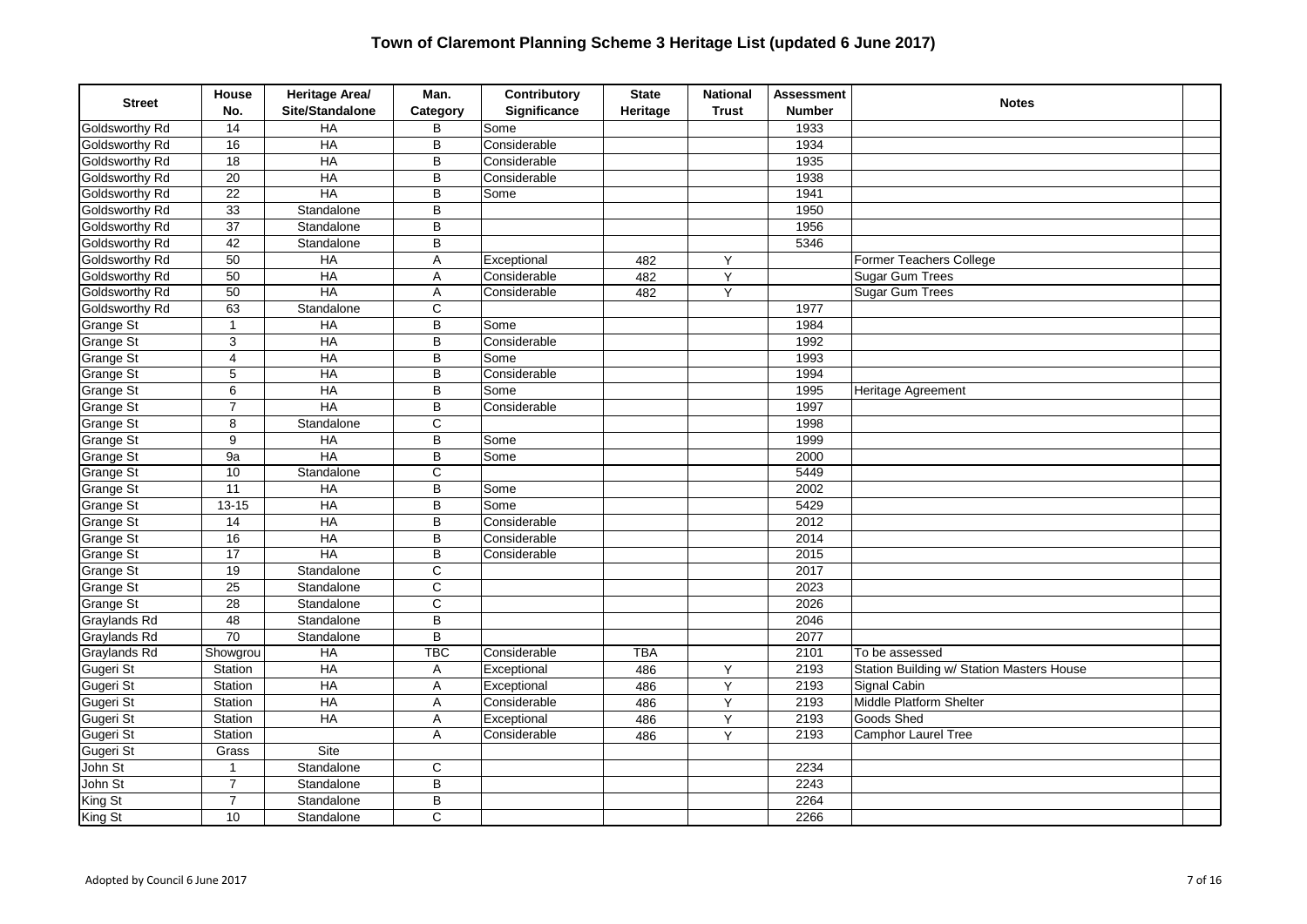| <b>Street</b> | House<br>No.     | Heritage Area/<br>Site/Standalone | Man.<br>Category        | Contributory<br>Significance | <b>State</b><br>Heritage | <b>National</b><br><b>Trust</b> | <b>Assessment</b><br><b>Number</b> | <b>Notes</b> |  |
|---------------|------------------|-----------------------------------|-------------------------|------------------------------|--------------------------|---------------------------------|------------------------------------|--------------|--|
| King St       | 12               | Standalone                        | C                       |                              |                          |                                 | 2268                               |              |  |
| King St       | 16               | Standalone                        | $\overline{C}$          |                              |                          |                                 | 2272                               |              |  |
| Kingsmill St  | $\overline{17}$  | Standalone                        | $\overline{C}$          |                              |                          |                                 | 2287                               |              |  |
| Langsford St  | 1a               | HA                                | $\overline{\mathsf{B}}$ | Some                         |                          |                                 | 2321                               |              |  |
| Langsford St  | $\overline{2}$   | HA                                | B                       | Some                         |                          |                                 | 2322                               |              |  |
| Langsford St  | $\overline{3}$   | <b>HA</b>                         | B                       | Considerable                 |                          |                                 | 2323                               |              |  |
| Langsford St  | 4                | $H$ A                             | B                       | Some                         |                          |                                 | 2324                               |              |  |
| Langsford St  | 5a&b             | $H$ A                             | B                       | Some                         |                          |                                 | 2326                               |              |  |
| Langsford St  | 6                | HA                                | B                       | Some                         |                          |                                 | 2327                               |              |  |
| Langsford St  | $\boldsymbol{7}$ | HA                                | B                       | Considerable                 |                          |                                 | 2328                               |              |  |
| Langsford St  | 8                | HA                                | B                       | Some                         |                          |                                 | 2329                               |              |  |
| Langsford St  | $\overline{9}$   | <b>HA</b>                         | $\overline{\mathsf{B}}$ | Some                         |                          |                                 | 2330                               |              |  |
| Langsford St  | 10               | $H$ A                             | B                       | Some                         |                          |                                 | 2331                               |              |  |
| Langsford St  | 11               | $H$ A                             | B                       | Some                         |                          |                                 | 2332                               |              |  |
| Langsford St  | 12               | HA                                | B                       | Considerable                 |                          |                                 | 2336                               |              |  |
| Langsford St  | 13               | <b>HA</b>                         | B                       | Some                         |                          |                                 | 2337                               |              |  |
| Langsford St  | $\overline{14}$  | H A                               | $\overline{\mathsf{B}}$ | Some                         |                          |                                 | 2338                               |              |  |
| Langsford St  | $\overline{15}$  | HA                                | B                       | Considerable                 |                          |                                 | 2339                               |              |  |
| Langsford St  | 16               | $H$ A                             | B                       | Considerable                 |                          |                                 | 2340                               |              |  |
| Langsford St  | 17               | $H$ A                             | B                       | Some                         |                          |                                 | 2341                               |              |  |
| Langsford St  | 18               | <b>HA</b>                         | B                       | Some                         |                          |                                 | 2342                               |              |  |
| Langsford St  | $\overline{20}$  | HA                                | B                       | Considerable                 |                          |                                 | 2344                               |              |  |
| Langsford St  | $\overline{22}$  | HA                                | B                       | Considerable                 |                          |                                 | 2345                               |              |  |
| Langsford St  | $\overline{24}$  | $H$ A                             | B                       | Considerable                 |                          |                                 | 2346                               |              |  |
| Langsford St  | $\overline{26}$  | HA                                | B                       | Some                         |                          |                                 | 2347                               |              |  |
| apsley Rd     | $\mathbf{1}$     | HA                                | B                       | Exceptional                  |                          |                                 | 2348                               |              |  |
| Lapsley Rd    | $\overline{3}$   | HA                                | B                       | Exceptional                  |                          |                                 | 2349                               |              |  |
| Lapsley Rd    | 5                | HA                                | B                       | Exceptional                  |                          |                                 | 2350                               |              |  |
| Lapsley Rd    | $\overline{7}$   | $\overline{HA}$                   | B                       | Exceptional                  |                          |                                 | 2351                               |              |  |
| Lapsley Rd    | 9                | Standalone                        | B                       |                              |                          |                                 | 2352                               |              |  |
| Lapsley Rd    | $\overline{11}$  | Standalone                        | $\mathsf C$             |                              |                          |                                 | 2354                               |              |  |
| apsley Rd     | $\overline{13}$  | Standalone                        | $\overline{C}$          |                              |                          |                                 | 2355                               |              |  |
| Loch St       | 45a              | Standalone                        | $\overline{\mathsf{C}}$ |                              |                          |                                 | 320                                |              |  |
| Loch St       | $\overline{51}$  | H A                               | B                       | Some                         |                          |                                 | 2422                               |              |  |
| Loch St       | $\overline{53}$  | HA                                | $\overline{B}$          | Some                         |                          |                                 | 2423                               |              |  |
| Loch St       | $\overline{55}$  | HA                                | $\mathsf B$             | Some                         |                          |                                 | 2424                               |              |  |
| Loch St       | 59               | <b>HA</b>                         | B                       | Some                         |                          |                                 | 2427                               |              |  |
| Loch St       | 63               | Standalone                        | B                       |                              |                          |                                 | 2429                               |              |  |
| Mary St       | $\overline{2}$   | Standalone                        | B                       |                              |                          |                                 | 2438                               |              |  |
| Mary St       | 10               | HA                                | $\overline{B}$          | Some                         |                          |                                 | 2451                               |              |  |
| Mary St       | $\overline{14}$  | HA                                | $\sf B$                 | Considerable                 |                          |                                 | 2455                               |              |  |
| Mary St       | 15               | $H$ A                             | B                       | Some                         |                          |                                 | 2456                               |              |  |
| Mary St       | $\overline{17}$  | $H$ A                             | B                       | Some                         |                          |                                 | 2458                               |              |  |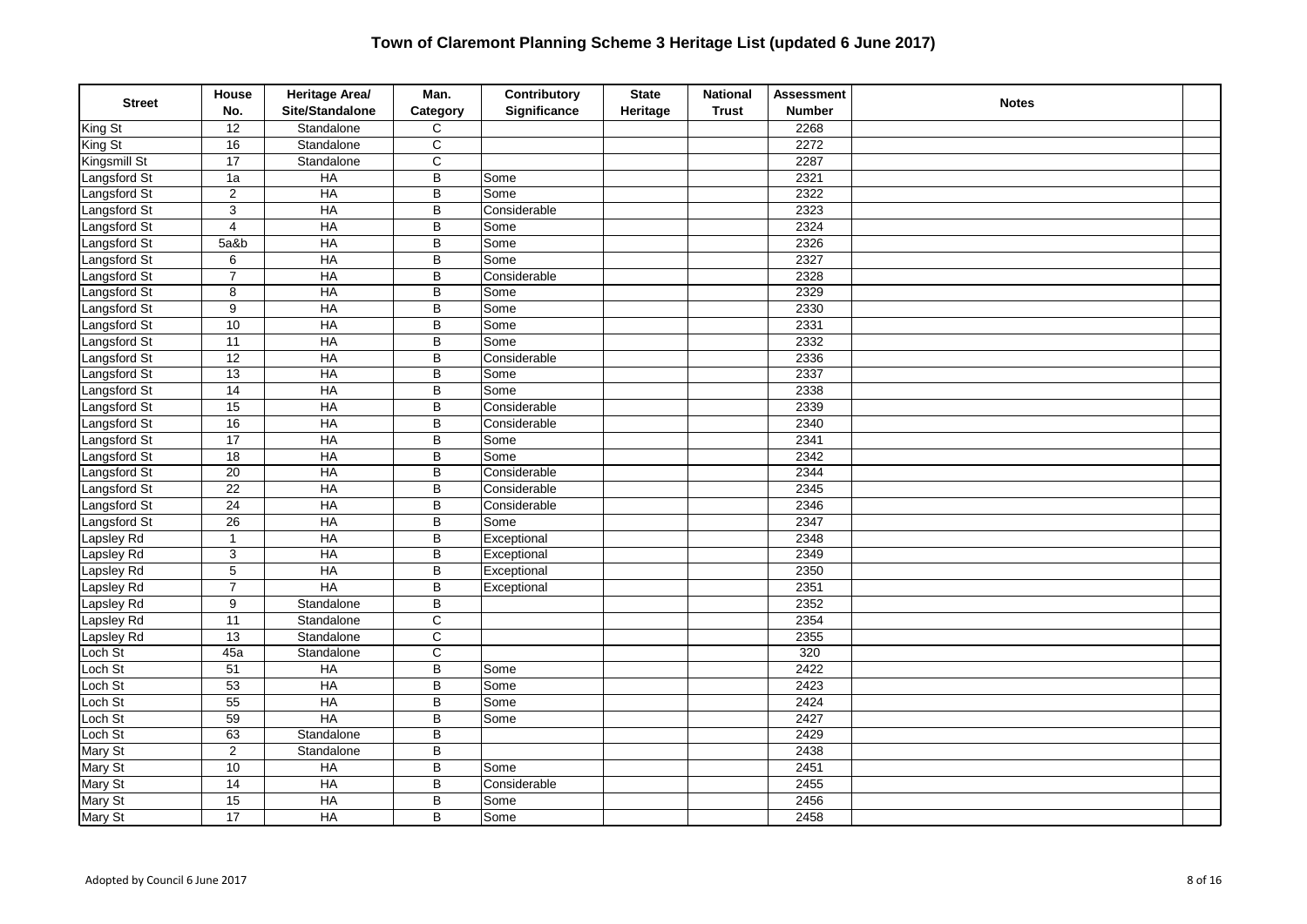| <b>Street</b>       | House<br>No.            | Heritage Area/<br>Site/Standalone | Man.<br>Category      | Contributory<br>Significance | <b>State</b><br>Heritage | <b>National</b><br><b>Trust</b> | <b>Assessment</b><br><b>Number</b> | <b>Notes</b>       |  |
|---------------------|-------------------------|-----------------------------------|-----------------------|------------------------------|--------------------------|---------------------------------|------------------------------------|--------------------|--|
| Mary St             | 18                      | HA                                | B                     | Considerable                 |                          |                                 |                                    |                    |  |
| Mary St             | 19                      | $H$ A                             | B                     | Some                         |                          |                                 | 2460                               |                    |  |
| Mary St             | $\overline{21}$         | HA                                | $\overline{B}$        | Considerable                 |                          |                                 | 2462                               |                    |  |
| Mary St             | $\overline{22}$         | HA                                | B                     | Considerable                 |                          |                                 | 2463                               |                    |  |
| Mary St             | $\overline{23}$         | HA                                | B                     | Considerable                 |                          |                                 | 2464                               |                    |  |
| Mary St             | $\overline{24}$         | <b>HA</b>                         | B                     | Considerable                 |                          |                                 | 2465                               |                    |  |
| Mary St             | 25                      | HA                                | B                     | Considerable                 |                          |                                 | 2466                               |                    |  |
| <b>Melville St</b>  | $\overline{\mathbf{4}}$ | Standalone                        | B                     |                              |                          |                                 | 2146                               |                    |  |
| <b>Melville St</b>  | 13                      | Standalone                        | B                     |                              |                          |                                 | 2478                               |                    |  |
| <b>Melville St</b>  | 21                      | Standalone                        | B                     |                              |                          |                                 | 5146                               | Heritage agreement |  |
| Melville St         | $\overline{23}$         | Standalone                        | $\overline{C}$        |                              |                          |                                 | 2488                               |                    |  |
| <b>Melvista Ave</b> | $\overline{4}$          | $H$ A                             | $\overline{B}$        | Some                         |                          |                                 | 2494                               |                    |  |
| Melvista Ave        | $\,6$                   | HA                                | $\sf B$               | Some                         |                          |                                 | 2498                               |                    |  |
| Melvista Ave        | 18                      | <b>HA</b>                         | B                     | Some                         |                          |                                 | 2503                               |                    |  |
| Melvista Ave        | $\overline{20}$         | HA                                | B                     | Considerable                 |                          |                                 | 2504                               |                    |  |
| Melvista Ave        | $\overline{22}$         | HA                                | B                     | Some                         |                          |                                 | 5273                               |                    |  |
| <b>Melvista Ave</b> | $\overline{34}$         | Standalone                        | $\overline{\text{c}}$ |                              |                          |                                 | 2513                               |                    |  |
| Osborne Pde         | $\mathbf 2$             | Standalone                        | B                     |                              |                          | Υ                               | 2728                               |                    |  |
| Osborne Pde         | $\,6$                   | Standalone                        | B                     |                              |                          | Y                               | 2729                               |                    |  |
| Osborne Pde         | 10                      | Standalone                        | B                     |                              |                          |                                 | 2732                               |                    |  |
| Osborne Pde         | Site                    | Site                              | $\mathsf C$           |                              |                          |                                 |                                    |                    |  |
| Osborne Pde         | Site                    | Site                              | $\overline{c}$        |                              |                          |                                 |                                    |                    |  |
| Otway St            | $\mathsf 3$             | <b>HA</b>                         | $\overline{B}$        | Some                         |                          |                                 | 2762                               |                    |  |
| Otway St            | $\overline{4}$          | HA                                | B                     | Considerable                 |                          |                                 | 2763                               |                    |  |
| Otway St            | 5                       | Standalone                        | C                     |                              |                          |                                 | 1718                               |                    |  |
| Otway St            | 6                       | Standalone                        | $\overline{C}$        |                              |                          |                                 | 2764                               |                    |  |
| Otway St            | $\overline{7}$          | Standalone                        | $\overline{C}$        |                              |                          |                                 | 2765                               |                    |  |
| Otway St            | 8                       | Standalone                        | B                     |                              |                          |                                 | 2766                               |                    |  |
| Otway St            | $\overline{11}$         | Standalone                        | <b>TBC</b>            |                              |                          |                                 | 2769                               |                    |  |
| Otway St            | 12                      | Standalone                        | B                     |                              |                          |                                 | 2770                               |                    |  |
| Otway St            | 15                      | Standalone                        | B                     |                              |                          |                                 | 2771                               |                    |  |
| Otway St            | 16                      | Standalone                        | $\sf B$               |                              |                          |                                 | 2773                               |                    |  |
| Otway St            | 20                      | Standalone                        | $\overline{C}$        |                              |                          |                                 | 2777                               |                    |  |
| Park Lane           | 8                       | <b>HA</b>                         | B                     | Considerable                 |                          |                                 | 5305                               |                    |  |
| Park Lane           | 9                       | Standalone                        | B                     |                              |                          |                                 | 2798                               |                    |  |
| Park Lane           | 10                      | $H$ A                             | $\sf B$               | Considerable                 |                          |                                 | 2799                               |                    |  |
| Parry St            | $\overline{c}$          | HA                                | B                     | Considerable                 |                          |                                 | 2801                               |                    |  |
| Parry St            | $\overline{4}$          | HA                                | B                     | Some                         |                          |                                 | 2804                               |                    |  |
| Parry St            | 8                       | HA                                | B                     | Some                         |                          |                                 | 2805                               |                    |  |
| Parry St            | 10                      | HA                                | $\overline{B}$        | Considerable                 |                          |                                 | 2806                               |                    |  |
| Parry St            | 12                      | $H$ A                             | B                     | Some                         |                          |                                 | 2807                               |                    |  |
| Parry St            | $\overline{14}$         | $H$ A                             | B                     | Some                         |                          |                                 | 2808                               |                    |  |
| Parry St            | 16                      | $H$ A                             | B                     | Considerable                 |                          |                                 | 2809                               |                    |  |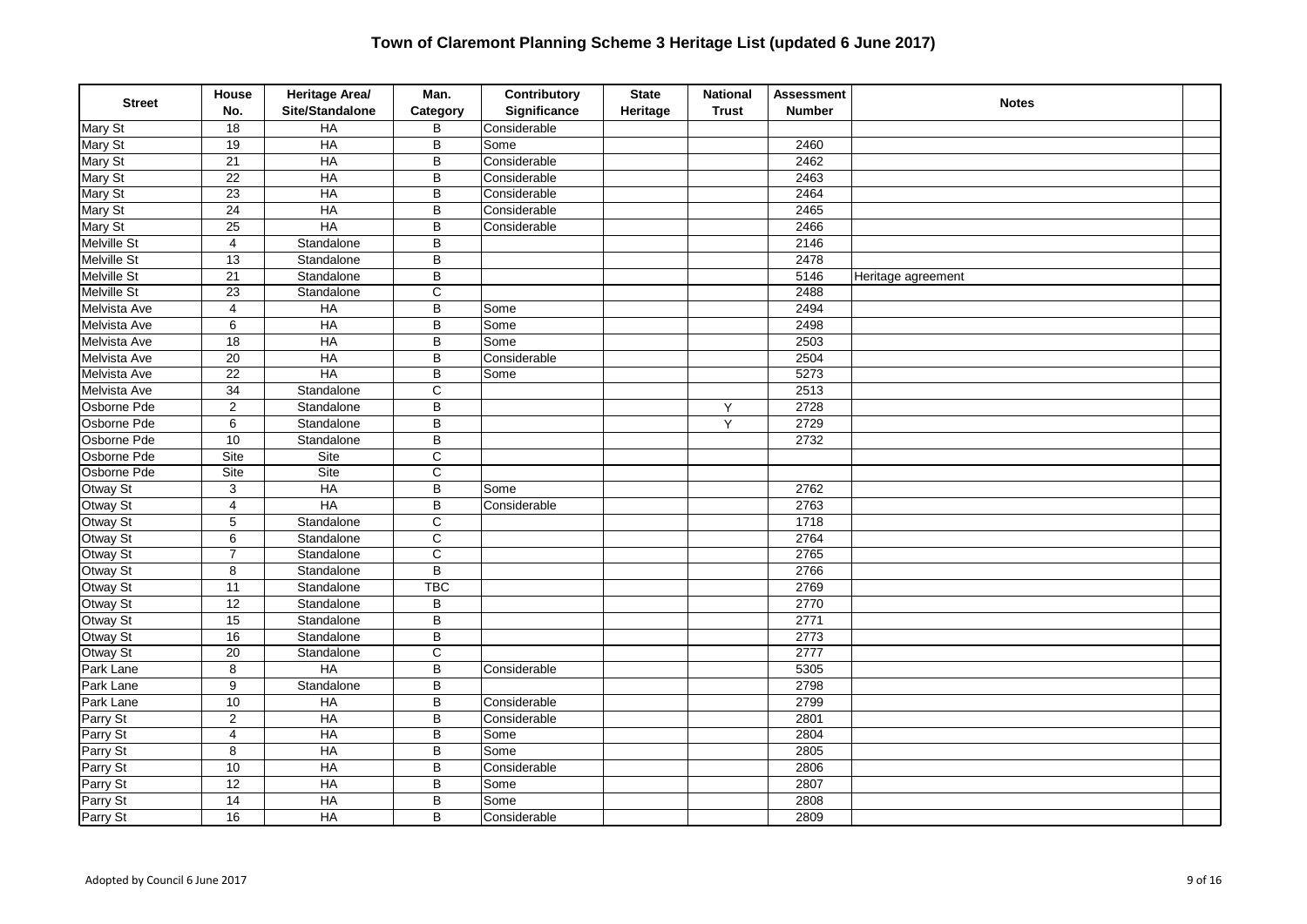| <b>Street</b> | House<br>No.    | Heritage Area/<br>Site/Standalone | Man.<br>Category | Contributory<br>Significance | <b>State</b><br>Heritage | <b>National</b><br><b>Trust</b> | <b>Assessment</b><br><b>Number</b> | <b>Notes</b>                    |  |
|---------------|-----------------|-----------------------------------|------------------|------------------------------|--------------------------|---------------------------------|------------------------------------|---------------------------------|--|
| Parry St      | rear $16$       | <b>HA</b>                         | B                | Considerable                 |                          |                                 |                                    |                                 |  |
| Parry St      | 18              | $H$ A                             | B                | Some                         |                          |                                 | 5411                               |                                 |  |
| Parry St      | 20              | $H$ A                             | B                | Some                         |                          |                                 | 5412                               |                                 |  |
| Parry St      | $\overline{22}$ | HA                                | B                | Considerable                 |                          |                                 | 2815                               |                                 |  |
| Parry St      | $\overline{24}$ | HA                                | B                | Some                         |                          |                                 | 2816                               |                                 |  |
| Pennell Rd    | $\overline{11}$ | Standalone                        | B                |                              |                          |                                 | 2828                               |                                 |  |
| Princess Rd   | $\overline{2}$  | $H$ A                             | B                | Considerable                 |                          |                                 | 2835                               |                                 |  |
| Princess Rd   | $\overline{4}$  | $H$ A                             | B                | Considerable                 |                          |                                 | 2836                               |                                 |  |
| Princess Rd   | 5               | $H$ A                             | Α                | Considerable                 | 7596                     |                                 | 2837                               | <b>Original School Building</b> |  |
| Princess Rd   | $\overline{5}$  | HA                                | A                | Considerable                 | 7596                     |                                 | 2837                               | Kindergarten Building           |  |
| Princess Rd   | $\overline{5}$  | H A                               | A                | Considerable                 | 7596                     |                                 | 2837                               | Pavilion 1                      |  |
| Princess Rd   | $\overline{5}$  | <b>HA</b>                         | Α                | Considerable                 | 7596                     |                                 | 2837                               | Pavilion 2                      |  |
| Princess Rd   | 5               | HA                                | A                | Considerable                 | 7596                     |                                 |                                    | Two Elm Trees                   |  |
| Princess Rd   | 6               | $H$ A                             | B                | Some                         |                          |                                 | 2838                               |                                 |  |
| Princess Rd   | $\overline{7}$  | HA                                | Α                | Considerable                 | 4097                     |                                 | 4682                               | Former Infants School           |  |
| Princess Rd   | 10              | HA                                | B                | Some                         |                          |                                 | 2839                               |                                 |  |
| Princess Rd   | $\overline{14}$ | HA                                | B                | Some                         |                          |                                 | 2841                               |                                 |  |
| Princess Rd   | 16              | $H$ A                             | B                | Some                         |                          |                                 | 2842                               |                                 |  |
| Princess Rd   | $\overline{18}$ | Standalone                        | B                |                              |                          |                                 |                                    |                                 |  |
| Princess Rd   | $\overline{26}$ | HA                                | A                | Considerable                 | 489                      | Υ                               | 2846                               | St Aiden's                      |  |
| Princess Rd   | $\overline{26}$ | HA                                | A                | Considerable                 | 489                      | Y                               | 2846                               | St Aiden's                      |  |
| Princess Rd   | $\overline{33}$ | Standalone                        | C                |                              |                          |                                 | 2856                               |                                 |  |
| Princess Rd   | $\overline{34}$ | Standalone                        | $\overline{B}$   |                              |                          |                                 | 2857                               |                                 |  |
| Princess Rd   | $\overline{36}$ | HA                                | B                | Some                         |                          |                                 | 5408                               |                                 |  |
| Princess Rd   | 41              | $H$ A                             | B                | Considerable                 |                          |                                 | 2864                               |                                 |  |
| Princess Rd   | 43              | $H$ A                             | B                | Some                         |                          |                                 | 2865                               |                                 |  |
| Princess Rd   | 45              | HA                                | B                | Considerable                 |                          |                                 | 2867                               |                                 |  |
| Princess Rd   | 46              | Standalone                        | B                |                              |                          |                                 | 2868                               |                                 |  |
| Princess Rd   | 49              | HA                                | B                | Considerable                 |                          |                                 | 2871                               |                                 |  |
| Princess Rd   | 51              | $H$ A                             | B                | Considerable                 |                          |                                 | 2873                               |                                 |  |
| Princess Rd   | 53              | $H$ A                             | B                | Considerable                 |                          |                                 | 2874                               |                                 |  |
| Princess Rd   | 55              | <b>HA</b>                         | B                | Considerable                 |                          |                                 | 2875                               |                                 |  |
| Princess Rd   | 71              | Standalone                        | C                |                              |                          |                                 | 2885                               |                                 |  |
| Princess Rd   | $\overline{75}$ | HA                                | B                | Considerable                 |                          |                                 | 2887                               |                                 |  |
| Princess Rd   | $\overline{77}$ | <b>HA</b>                         | B                | Some                         |                          |                                 | 2888                               |                                 |  |
| Princess Rd   | 90              | $H$ A                             | B                | Considerable                 |                          |                                 | 4681                               | Original School Building        |  |
| Princess Rd   | 90              | HA                                | B                | Considerable                 |                          |                                 | 4681                               | Demonstration Classroom         |  |
| Princess Rd   | 90              | HA                                | B                |                              |                          |                                 | 4681                               | <b>School Room Additions</b>    |  |
| Queen St      | $\overline{5}$  | HA                                | B                | Some                         |                          |                                 | 2918                               |                                 |  |
| Queen St      | $\overline{7}$  | Standalone                        | B                |                              |                          |                                 | 2920                               |                                 |  |
| Queen St      | 9               | HA                                | B                | Some                         |                          |                                 | 2923                               |                                 |  |
| Queenslea Dr  | 2               | Standalone                        | Α                |                              | 491                      | Y                               | 2930                               | <b>Christ Church Claremont</b>  |  |
| Queenslea Dr  | 2a              | Standalone                        | Α                |                              | 491                      | Y                               |                                    | <b>Christ Church Rectory</b>    |  |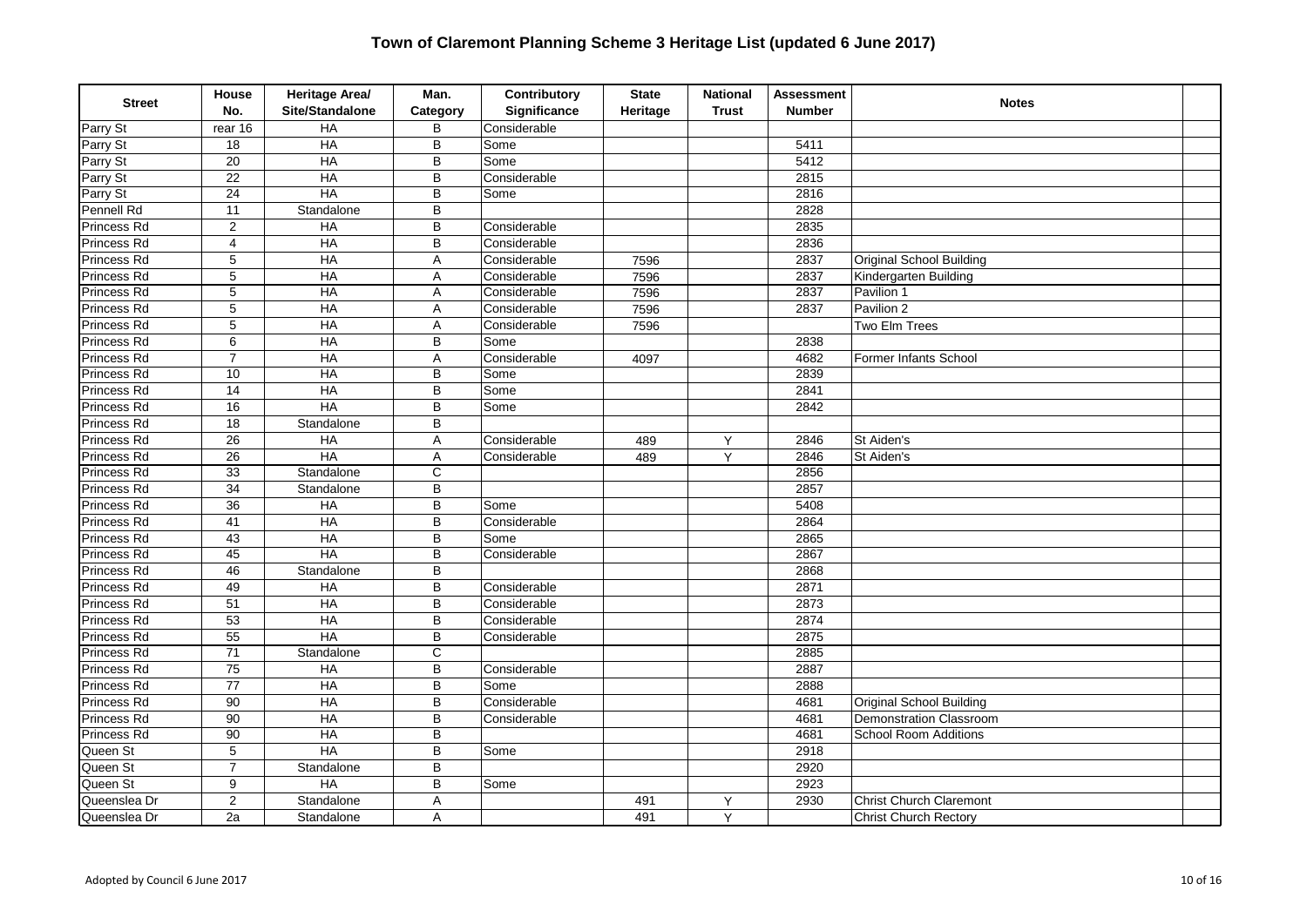| <b>Street</b>         | House<br>No.     | Heritage Area/<br>Site/Standalone | Man.<br>Category        | Contributory<br>Significance | <b>State</b><br>Heritage | <b>National</b><br><b>Trust</b> | <b>Assessment</b><br><b>Number</b> | <b>Notes</b>                          |  |
|-----------------------|------------------|-----------------------------------|-------------------------|------------------------------|--------------------------|---------------------------------|------------------------------------|---------------------------------------|--|
| Queenslea Dr          | $\overline{4}$   | HA                                | B                       | Some                         |                          |                                 | 2933                               |                                       |  |
| Queenslea Dr          | 6                | HA                                | B                       | Some                         |                          |                                 | 2934                               |                                       |  |
| Queenslea Dr          | 10               | Standalone                        | $\mathsf C$             |                              |                          |                                 | 2939                               |                                       |  |
| Queenslea Dr          | 14               | <b>HA</b>                         | B                       | Considerable                 |                          |                                 | 2947                               |                                       |  |
| Queenslea Dr          | 16               | HA                                | B                       | Considerable                 |                          |                                 | 2948                               |                                       |  |
| Queenslea Dr          | $\overline{19}$  | $H$ A                             | B                       | Exceptional                  |                          |                                 | 2929                               | Christ Church Grammar - Parry House   |  |
| Queenslea Dr          | 19               | Site                              | $\overline{c}$          |                              |                          |                                 |                                    | Christ Church Grammar - Walters House |  |
| Queenslea Dr          | <b>Trees</b>     | Site                              | $\mathsf C$             |                              |                          |                                 |                                    |                                       |  |
| Renown Ave            | $\mathbf{1}$     | HA                                | $\overline{B}$          |                              |                          |                                 | 2973                               |                                       |  |
| Renown Ave            | $\overline{2}$   | HA                                | $\overline{\mathsf{B}}$ |                              |                          |                                 | 2974                               |                                       |  |
| Renown Ave            | 3                | Standalone                        | C                       |                              |                          |                                 | 2975                               |                                       |  |
| Renown Ave            | 5                | Standalone                        | $\overline{\mathsf{c}}$ |                              |                          |                                 | 2977                               |                                       |  |
| Renown Ave            | 6                | Standalone                        | $\sf B$                 |                              |                          |                                 | 2978                               |                                       |  |
| Renown Ave            | 8                | Standalone                        | $\overline{c}$          |                              |                          |                                 | 2981                               |                                       |  |
| <b>Reserve St</b>     | $\overline{4}$   | HA                                | B                       | Some                         |                          |                                 | 2984                               |                                       |  |
| Reserve St            | 6                | HA                                | B                       | Considerable                 |                          |                                 | 2985                               |                                       |  |
| <b>Reserve St</b>     | 10               | HA                                | B                       | Considerable                 |                          |                                 | 2986                               |                                       |  |
| Reserve St            | $\overline{12}$  | $H$ A                             | B                       | Some                         |                          |                                 | 5365                               |                                       |  |
| <b>Reserve St</b>     | $\overline{14}$  | $H$ A                             | B                       | Considerable                 |                          |                                 | 2988                               |                                       |  |
| Reserve St            | 16               | HA                                | B                       | Some                         |                          |                                 | 2989                               |                                       |  |
| Reserve St            | $\overline{18}$  | HA                                | B                       | Some                         |                          |                                 | 2990                               |                                       |  |
| Reserve St            | 22               | HA                                | B                       | Some                         |                          |                                 | 2992                               |                                       |  |
| <b>Reserve St</b>     | $\overline{24}$  | <b>HA</b>                         | B                       | Considerable                 |                          |                                 | 5145                               |                                       |  |
| Reserve St            | $\overline{25}$  | HA                                | $\overline{B}$          | Considerable                 |                          |                                 | 2994                               |                                       |  |
| Reserve St            | $\overline{26}$  | HA                                | B                       | Considerable                 |                          |                                 | 2995                               |                                       |  |
| Reserve St            | $\overline{27}$  | Standalone                        | $\mathsf{C}$            |                              |                          |                                 | 2996                               |                                       |  |
| Reserve St            | 28               | HA                                | B                       | Considerable                 |                          |                                 | 2997                               |                                       |  |
| <b>Reserve St</b>     | 29               | HA                                | B                       | Considerable                 |                          |                                 | 2998                               |                                       |  |
| Reserve St            | $\overline{30}$  | <b>HA</b>                         | $\overline{B}$          | Some                         |                          |                                 | 2991                               |                                       |  |
| Reserve St            | 31               | HA                                | B                       | Some                         |                          |                                 | 3000                               |                                       |  |
| <b>Reserve St</b>     | $\overline{32}$  | $H$ A                             | B                       | Some                         |                          |                                 | 3001                               |                                       |  |
| Reserve St            | 33               | HA                                | B                       | Considerable                 |                          |                                 | 3002                               |                                       |  |
| <b>Reserve St</b>     | 36               | <b>HA</b>                         | B                       | Some                         |                          |                                 | 3005                               |                                       |  |
| Reserve St            | $\overline{37}$  | <b>HA</b>                         | $\overline{\mathsf{B}}$ | Considerable                 |                          |                                 | 3006                               |                                       |  |
| Reserve St            | 41               | <b>HA</b>                         | B                       | Considerable                 |                          |                                 | 3009                               |                                       |  |
| <b>Reserve St</b>     | Rowe             | HA (Langsford)                    | B                       | Some                         |                          |                                 |                                    |                                       |  |
| Richardson Ave        | $\,$ 5 $\,$      | Standalone                        | B                       |                              |                          |                                 | 3023                               |                                       |  |
| Richardson Ave        | 11               | HA                                | B                       | Some                         |                          |                                 | 3036                               |                                       |  |
| <b>Richardson Ave</b> | $\overline{13}$  | HA                                | $\overline{B}$          | Some                         |                          |                                 | 3037                               |                                       |  |
| Richardson Ave        | $\overline{14a}$ | Standalone                        | $\overline{C}$          |                              |                          |                                 | 3040                               |                                       |  |
| <b>Richardson Ave</b> | 15               | HA                                | B                       | Considerable                 |                          |                                 | 3041                               |                                       |  |
| Richardson Ave        | 17               | Standalone                        | B                       |                              |                          |                                 | 3062                               |                                       |  |
| Richardson Ave        | 18               | Standalone                        | B                       |                              |                          |                                 | 3063                               |                                       |  |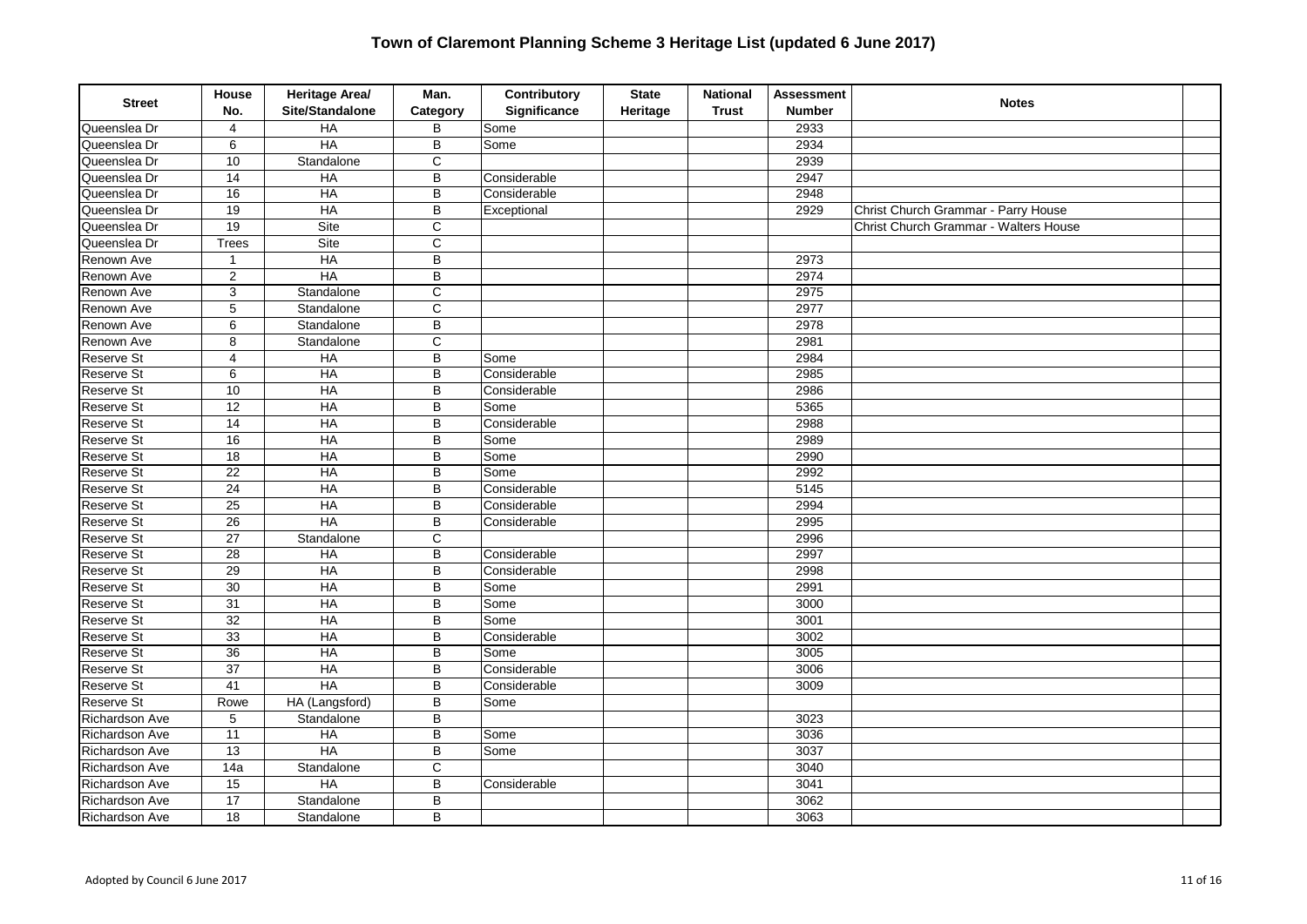| <b>Street</b>          | House<br>No.            | Heritage Area/<br>Site/Standalone | Man.<br>Category        | Contributory<br>Significance | <b>State</b><br>Heritage | <b>National</b><br><b>Trust</b> | <b>Assessment</b><br><b>Number</b> | <b>Notes</b>         |  |
|------------------------|-------------------------|-----------------------------------|-------------------------|------------------------------|--------------------------|---------------------------------|------------------------------------|----------------------|--|
| <b>Riley Rd</b>        | $\overline{2}$          | HA                                | B                       | Considerable                 |                          |                                 | 3089                               |                      |  |
| <b>Riley Rd</b>        | 3                       | Standalone                        | B                       |                              |                          |                                 | 3091                               |                      |  |
| <b>Riley Rd</b>        | 4                       | <b>HA</b>                         | B                       | Considerable                 |                          |                                 | 3092                               |                      |  |
| <b>Riley Rd</b>        | $\overline{7}$          | Standalone                        | B                       |                              |                          |                                 | 3095                               |                      |  |
| <b>Riley Rd</b>        | 8                       | HA                                | B                       | Considerable                 |                          |                                 | 3096                               |                      |  |
| <b>Riley Rd</b>        | $\overline{10}$         | HA                                | $\overline{\mathsf{B}}$ | Considerable                 |                          |                                 | 3100                               |                      |  |
| <b>Riley Rd</b>        | $\overline{17}$         | $H$ A                             | B                       | Considerable                 |                          |                                 | $\frac{1}{3113}$                   |                      |  |
| <b>Riley Rd</b>        | 18                      | $H$ A                             | B                       | Considerable                 | <b>TBA</b>               |                                 | 3114                               |                      |  |
| <b>Riley Rd</b>        | $\overline{20}$         | HA                                | B                       | Considerable                 |                          |                                 | $\frac{1}{3116}$                   |                      |  |
| <b>Riley Rd</b>        | 22a                     | Standalone                        | $\overline{\mathrm{c}}$ |                              |                          |                                 | 3119                               |                      |  |
| <b>Riley Rd</b>        | $\overline{29}$         | Standalone                        | B                       |                              |                          |                                 | 3126                               |                      |  |
| <b>Riley Rd</b>        | $\overline{32}$         | Site                              | C                       |                              |                          | Y                               | 3128                               |                      |  |
| <b>Riley Rd</b>        | 33                      | Standalone                        | B                       |                              |                          |                                 | 3129                               |                      |  |
| <b>Riley Rd</b>        | $\overline{37}$         | <b>HA</b>                         | $\overline{B}$          | Some                         |                          |                                 | 3134                               |                      |  |
| <b>Riley Rd</b>        | $\overline{38}$         | Standalone                        | B                       |                              |                          |                                 | 3135                               |                      |  |
| <b>Riley Rd</b>        | $\overline{39}$         | <b>HA</b>                         | B                       | Some                         |                          |                                 | 5143                               |                      |  |
| Rob Roy St             | 3                       | Standalone                        | $\overline{\mathsf{B}}$ |                              |                          |                                 | 3139                               |                      |  |
| <b>St Quentins Ave</b> | $\sqrt{2}$              | HA (BVT)                          | B                       | Considerable                 |                          |                                 | 3963                               |                      |  |
| <b>St Quentins Ave</b> | $\overline{23}$         | HA (BVT)                          | B                       | Some                         |                          |                                 |                                    |                      |  |
| Saladin St             | $\sqrt{3}$              | HA                                | $\overline{B}$          | Considerable                 |                          |                                 | 5428                               |                      |  |
| Saladin St             | 5                       | HA                                | B                       | Some                         |                          |                                 | 3161                               |                      |  |
| Saladin St             | 6                       | Standalone                        | $\mathbf C$             |                              |                          |                                 | 3162                               |                      |  |
| Saladin St             | $\overline{7}$          | HA                                | $\overline{B}$          | Some                         |                          |                                 | 3163                               |                      |  |
| Saladin St             | $\boldsymbol{9}$        | HA                                | B                       | Some                         |                          |                                 | 3165                               |                      |  |
| Saladin St             | $\overline{11}$         | HA                                | A                       | Exceptional                  | 8091                     |                                 | 3167                               | Oldham Residence     |  |
| Saladin St             | 12                      | Standalone                        | C                       |                              |                          |                                 | 3168                               |                      |  |
| Saladin St             | $\overline{14}$         | Standalone                        | C                       |                              |                          |                                 | 3171                               |                      |  |
| Saunders St            | 16                      | Standalone                        | A                       |                              | 8094                     |                                 | 3196                               | <b>ANZAC Cottage</b> |  |
| Scott St               | $\overline{2}$          | Standalone                        | $\overline{\mathsf{B}}$ |                              |                          |                                 | 3212                               |                      |  |
| Scott St               | 5                       | Standalone                        | B                       |                              |                          |                                 | 3218                               |                      |  |
| Second Ave             | 61                      | Standalone                        | $\sf B$                 |                              |                          |                                 | 3309                               |                      |  |
| Second Ave             | 63                      | Standalone                        | B                       |                              |                          |                                 | 3311                               |                      |  |
| Second Ave             | 67a                     | Standalone                        | $\overline{C}$          |                              |                          |                                 | 3316                               |                      |  |
| Servetus St            | $\overline{32}$         | <b>HA</b>                         | $\overline{B}$          | Some                         |                          |                                 | 3376                               |                      |  |
| Shenton Rd             | $\overline{2}$          | Standalone                        | B                       |                              |                          |                                 | 3402                               |                      |  |
| Shenton Rd             | $\overline{\mathbf{4}}$ | HA                                | B                       | Considerable                 |                          |                                 | 3403                               |                      |  |
| Shenton Rd             | 6                       | $H$ A                             | B                       | Considerable                 |                          |                                 | 3405                               |                      |  |
| Shenton Rd             | 8                       | HA                                | B                       | Considerable                 |                          |                                 | 3407                               |                      |  |
| Shenton Rd             | $\overline{9}$          | HA                                | $\overline{B}$          | Some                         |                          |                                 | 3408                               |                      |  |
| Shenton Rd             | 10                      | HA                                | $\overline{B}$          | Considerable                 |                          |                                 | 3409                               |                      |  |
| Shenton Rd             | $\overline{11}$         | HA                                | B                       | Considerable                 |                          |                                 | 3410                               |                      |  |
| Shenton Rd             | $\overline{12}$         | $H$ A                             | B                       | Considerable                 |                          |                                 | 3411                               |                      |  |
| Shenton Rd             | $\overline{14}$         | $H$ A                             | B                       | Considerable                 |                          |                                 | 3413                               |                      |  |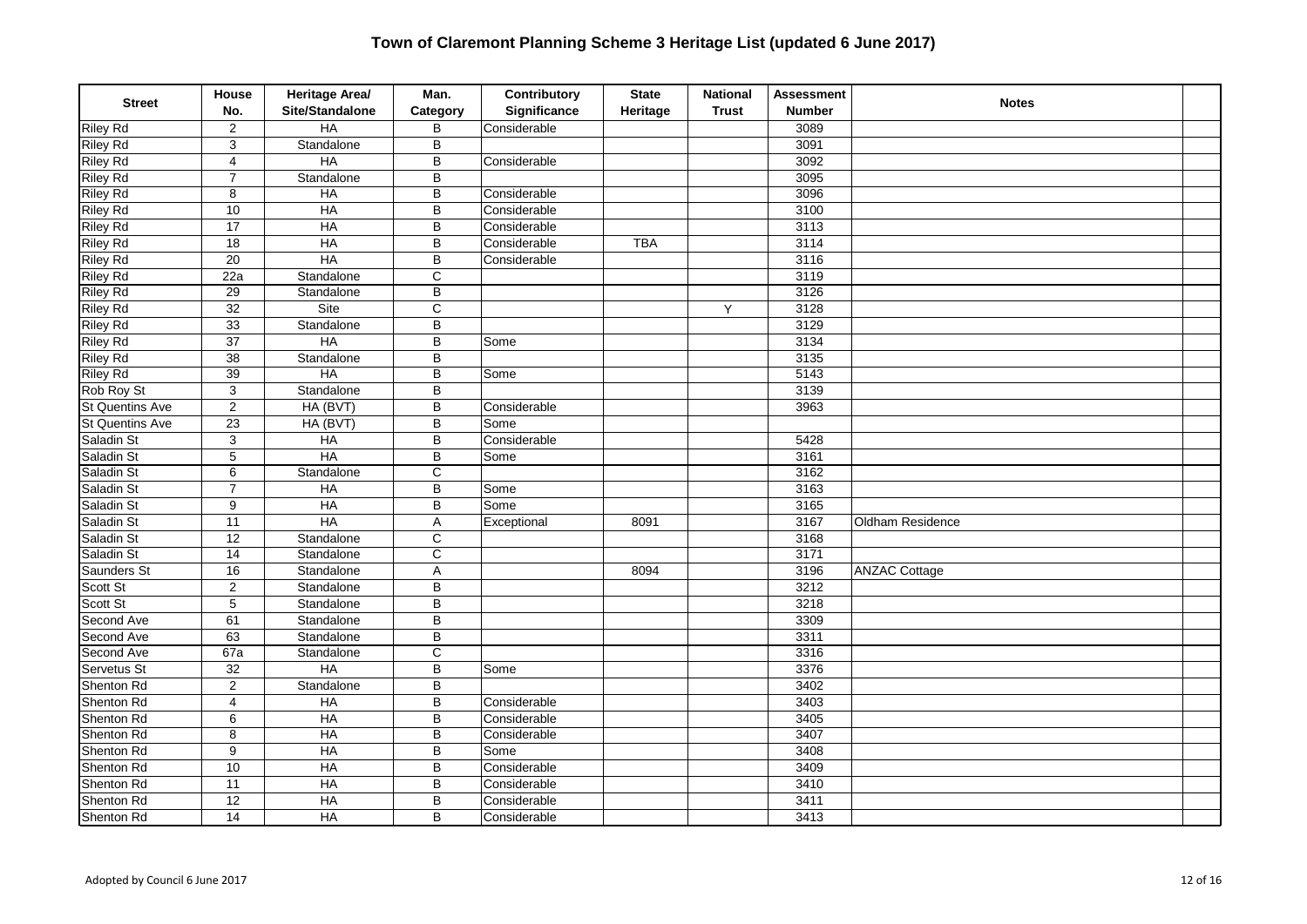| <b>Street</b> | House<br>No.      | Heritage Area/<br>Site/Standalone | Man.<br>Category      | Contributory<br>Significance | <b>State</b><br>Heritage | <b>National</b><br><b>Trust</b> | <b>Assessment</b><br><b>Number</b> | <b>Notes</b>                 |  |
|---------------|-------------------|-----------------------------------|-----------------------|------------------------------|--------------------------|---------------------------------|------------------------------------|------------------------------|--|
| Shenton Rd    | 15                | Standalone                        | B                     |                              |                          |                                 | 3414                               |                              |  |
| Shenton Rd    | 27                | Standalone                        | C                     |                              |                          |                                 | 3435                               |                              |  |
| Shenton Rd    | 32                | Standalone                        | $\mathsf C$           |                              |                          |                                 | 3450                               |                              |  |
| Shenton Rd    | 43                | Standalone                        | B                     |                              |                          |                                 |                                    | Scotch College Junior School |  |
| Shenton Rd    | 46                | HA                                | $\overline{B}$        | Considerable                 |                          |                                 | 3469                               |                              |  |
| Shenton Rd    | $\overline{48}$   | H A                               | $\overline{B}$        | Considerable                 |                          |                                 | 3470                               |                              |  |
| Shenton Rd    | 50                | $H$ A                             | B                     | Considerable                 |                          |                                 | 3471                               |                              |  |
| Shenton Rd    | 52                | $H$ A                             | B                     | Considerable                 |                          |                                 | 3472                               |                              |  |
| Shenton Rd    | 54                | Standalone                        | C                     |                              |                          |                                 | 3473                               |                              |  |
| Shenton Rd    | 56                | HA                                | B                     | Considerable                 |                          |                                 | 3475                               |                              |  |
| Shenton Rd    | $\overline{59}$   | Standalone                        | B                     |                              |                          |                                 | 3478                               |                              |  |
| Shenton Rd    | 60                | $H$ A                             | B                     | Some                         |                          |                                 | 3479                               |                              |  |
| Shenton Rd    | 66                | $H$ A                             | B                     | Considerable                 |                          |                                 | 3489                               |                              |  |
| Shenton Rd    | 68                | $H$ A                             | B                     | Considerable                 |                          |                                 | 3490                               |                              |  |
| Shenton Rd    | 70                | HA                                | B                     | Considerable                 |                          |                                 | 3492                               |                              |  |
| Shenton Rd    | $\overline{72}$   | Standalone                        | $\overline{c}$        |                              |                          |                                 | 3494                               |                              |  |
| Shenton Rd    | $\overline{73}$   | Standalone                        | $\overline{c}$        |                              |                          |                                 | 3495                               |                              |  |
| Shenton Rd    | $\overline{74}$   | Standalone                        | $\mathsf{C}$          |                              |                          |                                 | 3496                               |                              |  |
| Shenton Rd    | 75                | Standalone                        | С                     |                              |                          |                                 | 3497                               |                              |  |
| Shenton Rd    | $\overline{76}$   | HA (Scotch College)               | A                     | Exceptional                  | 11977                    | Y                               | 3401                               |                              |  |
| Shenton Rd    | $\overline{77}$   | Standalone                        | $\mathsf C$           |                              |                          |                                 | 3498                               |                              |  |
| Shenton Rd    | $\overline{78}$   | HA (Scotch College)               | A                     | Considerable                 |                          | Y                               | 3328                               |                              |  |
| Shenton Rd    | 80                | Standalone                        | C                     |                              |                          |                                 | 3500                               |                              |  |
| Shenton Rd    | 83                | HA                                | $\mathsf{C}$          | Some                         |                          |                                 | 3502                               |                              |  |
| Shenton Rd    | 84                | Standalone                        | B                     |                              |                          |                                 | 3503                               |                              |  |
| Shenton Rd    | 85                | $H$ A                             | C                     | Some                         |                          |                                 | 3504                               |                              |  |
| Shenton Rd    | 87                | HA                                | $\overline{\text{c}}$ | Some                         |                          |                                 | 3506                               |                              |  |
| Shenton Rd    | 91                | Precinct                          | B                     | Considerable                 |                          |                                 | 3508                               |                              |  |
| Shenton Rd    | $\overline{93}$   | Precinct                          | $\overline{B}$        | Considerable                 |                          |                                 | 3510                               |                              |  |
| Shenton Rd    | 94                | Standalone                        | C                     |                              |                          |                                 | 3511                               |                              |  |
| Shenton Rd    | 95                | Precinct                          | B                     | Considerable                 |                          |                                 | 3513                               |                              |  |
| Shenton Rd    | $\overline{97}$   | Standalone                        | B                     |                              |                          |                                 | 3516                               |                              |  |
| Shenton Rd    | $\overline{98}$   | Standalone                        | $\overline{B}$        |                              |                          |                                 | 3517                               |                              |  |
| Shenton Rd    | 109               | H A                               | $\overline{B}$        | Some                         |                          |                                 | 3528                               |                              |  |
| Shenton Rd    | 110               | $H$ A                             | B                     | Considerable                 |                          |                                 | 3529                               |                              |  |
| Shenton Rd    | $\frac{111}{111}$ | $H$ A                             | B                     | Some                         |                          |                                 | 3530                               |                              |  |
| Shenton Rd    | 113               | $H$ A                             | B                     | Some                         |                          |                                 | 3537                               |                              |  |
| Smith St      | $\mathbf{1}$      | HA                                | B                     | Considerable                 |                          |                                 | 3552                               |                              |  |
| Smith St      | $\overline{3}$    | HA                                | B                     | Some                         |                          |                                 | 3553                               |                              |  |
| Smith St      | 5                 | HA                                | B                     | Some                         |                          |                                 | 3555                               |                              |  |
| Smith St      | $\overline{7}$    | HA                                | B                     | Some                         |                          |                                 | 3557                               |                              |  |
| Smith St      | $\overline{12}$   | Standalone                        | $\mathsf C$           |                              |                          |                                 | 3562                               |                              |  |
| Smith St      | 13                | Standalone                        | $\mathsf C$           |                              |                          |                                 | 3563                               |                              |  |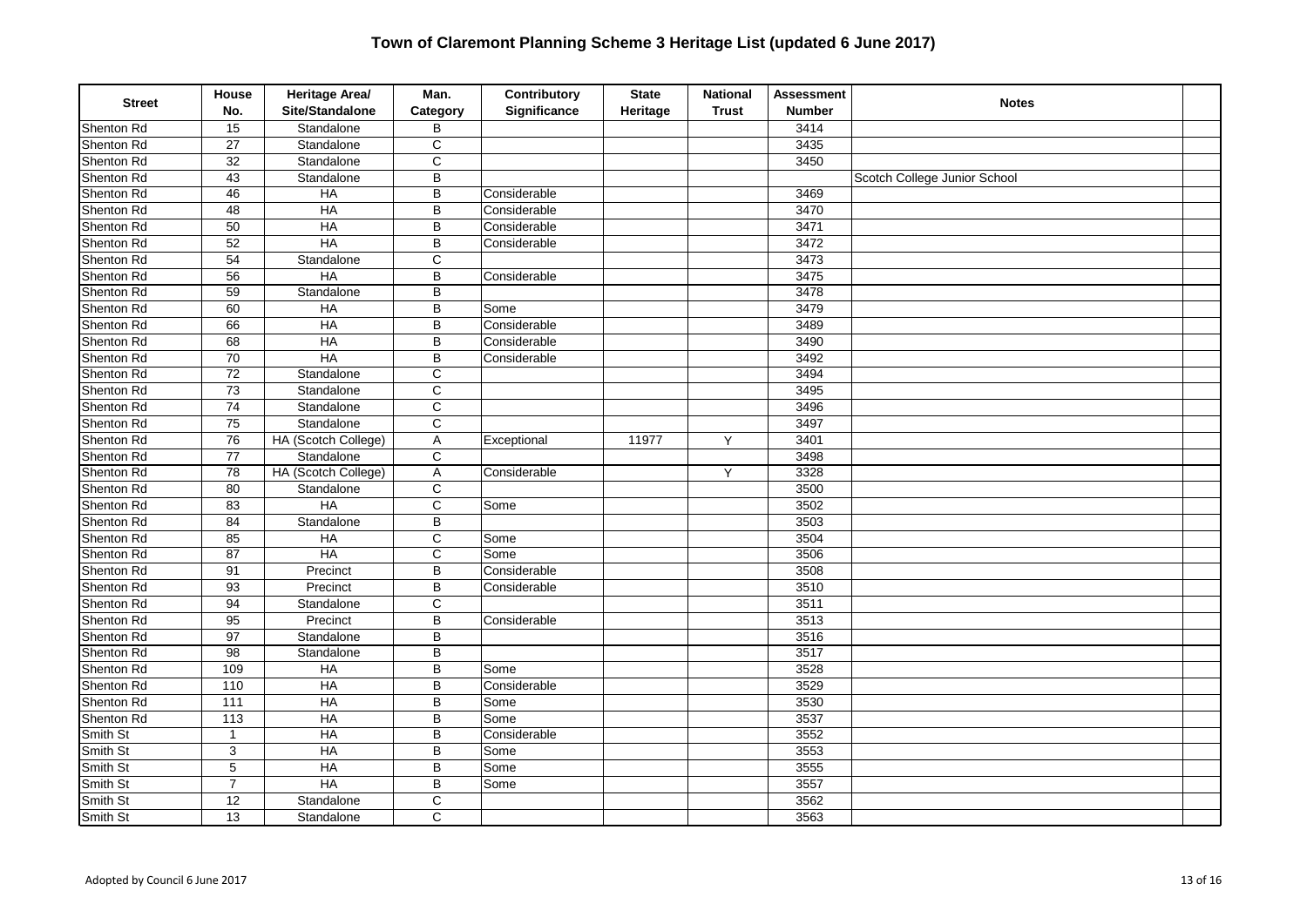| <b>Street</b>       | House<br>No.     | Heritage Area/<br>Site/Standalone | Man.<br>Category      | Contributory<br>Significance | <b>State</b><br>Heritage | <b>National</b><br><b>Trust</b> | <b>Assessment</b><br><b>Number</b> | <b>Notes</b>                          |  |
|---------------------|------------------|-----------------------------------|-----------------------|------------------------------|--------------------------|---------------------------------|------------------------------------|---------------------------------------|--|
| Smith St            | 16               | Standalone                        | $\mathsf{C}$          |                              |                          |                                 | 3566                               |                                       |  |
| Smith St            | 23               | Standalone                        | C                     |                              |                          |                                 | 3570                               |                                       |  |
| <b>Stirling Hwy</b> | 206              | Standalone                        | Α                     |                              | 492                      |                                 | 3577                               | fmr Highway Hotel                     |  |
| <b>Stirling Hwy</b> | 222              | Standalone                        | B                     |                              |                          |                                 | 5441                               |                                       |  |
| <b>Stirling Hwy</b> | 236              | Standalone                        | $\overline{B}$        |                              |                          |                                 | 3629                               |                                       |  |
| <b>Stirling Hwy</b> | 256              | Site                              | $\overline{\text{c}}$ |                              | 495                      | Y                               | 3660                               |                                       |  |
| <b>Stirling Hwy</b> | 262              | $H$ A                             | A                     | Exceptional                  | 487                      | Y                               | 3662                               | Congregational Hall                   |  |
| <b>Stirling Hwy</b> | 264              | $H$ A                             | Α                     | Considerable                 | 487                      | Y                               | 3665                               | Congregational Church                 |  |
| <b>Stirling Hwy</b> | 280              | Standalone                        | B                     |                              |                          |                                 | 3686                               | <b>Electric Substation</b>            |  |
| Stirling Hwy        | 282              | Standalone                        | B                     |                              |                          |                                 | 2077                               | St John Ambulance                     |  |
| <b>Stirling Hwy</b> | 308              | $H$ A                             | A                     | Exceptional                  | 484                      | Y                               | 5263                               | <b>Claremont Municipal Chambers</b>   |  |
| <b>Stirling Hwy</b> | 308              | <b>HA</b>                         | Α                     | Exceptional                  | 484                      | Y                               |                                    | <b>War Memorial</b>                   |  |
| <b>Stirling Hwy</b> |                  | <b>HA</b>                         | A                     | Exceptional                  | 484                      | Υ                               |                                    | R883, Claremont Park                  |  |
| <b>Stirling Hwy</b> | 327              | Standalone                        | B                     |                              |                          | Y                               |                                    | fmr Wesley Church                     |  |
| <b>Stirling Hwy</b> | 356              | Standalone                        | B                     |                              |                          |                                 | 3740                               | Burnside House & Centenary Bldg - MLC |  |
| <b>Stirling Hwy</b> | 365              | Standalone                        | $\overline{B}$        |                              |                          |                                 |                                    | <b>William Flats</b>                  |  |
| <b>Stirling Hwy</b> | $\overline{378}$ | Standalone                        | $\overline{c}$        |                              |                          |                                 | 3823                               |                                       |  |
| <b>Stirling Hwy</b> | 380              | Standalone                        | $\mathsf{C}$          |                              |                          |                                 | 3828                               |                                       |  |
| <b>Stirling Hwy</b> | 394              | Standalone                        | B                     |                              |                          |                                 | 3859                               |                                       |  |
| <b>Stirling Hwy</b> | 395              | HA (Grange Street)                | B                     | Some                         |                          |                                 | 3860                               |                                       |  |
| <b>Stirling Hwy</b> | 399              | Standalone                        | C                     |                              |                          |                                 | 3881                               |                                       |  |
| <b>Stirling Rd</b>  | $\overline{23}$  | HA                                | $\overline{B}$        | Some                         |                          |                                 | 3941                               |                                       |  |
| <b>Stirling Rd</b>  | $\overline{25}$  | HA                                | B                     | Considerable                 |                          |                                 | 3942                               |                                       |  |
| <b>Stirling Rd</b>  | $\overline{27}$  | HA                                | B                     | Some                         |                          |                                 | 3944                               |                                       |  |
| <b>Stirling Rd</b>  | $\overline{29}$  | $H$ A                             | B                     | Considerable                 |                          |                                 | 3946                               |                                       |  |
| Stirling Rd         | $\overline{31}$  | Standalone                        | B                     |                              |                          |                                 | 3952                               |                                       |  |
| <b>Stirling Rd</b>  | Lake Clare       | Site                              | $\overline{\text{c}}$ |                              |                          |                                 |                                    |                                       |  |
| Thomson Rd          | $\overline{7}$   | Standalone                        | $\overline{B}$        |                              |                          |                                 | 4032                               |                                       |  |
| <b>Thomson Rd</b>   | $\overline{17}$  | Standalone                        | $\overline{\text{c}}$ |                              |                          |                                 | 4041                               |                                       |  |
| Thomson Rd          | 19               | Standalone                        | $\mathsf C$           |                              |                          |                                 | 4043                               |                                       |  |
| Thomson Rd          | 21               | Standalone                        | B                     |                              |                          |                                 | 4045                               |                                       |  |
| Thomson Rd          | $\overline{25}$  | Standalone                        | B                     |                              |                          |                                 | 4049                               |                                       |  |
| Thomson Rd          | $\overline{26}$  | Standalone                        | $\overline{B}$        |                              |                          |                                 | 4050                               |                                       |  |
| Vaucluse Ave        | $\overline{1}$   | H A                               | $\overline{B}$        | Considerable                 |                          |                                 | 4054                               |                                       |  |
| Vaucluse Ave        | $\overline{2}$   | $H$ A                             | B                     | Considerable                 |                          |                                 | 4055                               |                                       |  |
| Vaucluse Ave        | 3                | $H$ A                             | B                     | Some                         |                          |                                 | 4056                               |                                       |  |
| Vaucluse Ave        | 4                | $H$ A                             | B                     | Some                         |                          |                                 | 4057                               |                                       |  |
| Vaucluse Ave        | 5                | HA                                | B                     | Considerable                 |                          |                                 | 4058                               |                                       |  |
| Vaucluse Ave        | $\overline{7}$   | HA                                | B                     | Considerable                 |                          |                                 | 4060                               |                                       |  |
| Vaucluse Ave        | 9                | HA                                | B                     | Some                         |                          |                                 | 4062                               |                                       |  |
| Vaucluse Ave        | 12               | $H$ A                             | B                     | Considerable                 |                          |                                 | 4063                               |                                       |  |
| Vaucluse Ave        | 15               | HA                                | B                     | Considerable                 |                          |                                 | 4072                               |                                       |  |
| Vaucluse Ave        | 17               | $H$ A                             | B                     | Some                         |                          |                                 | 4073                               |                                       |  |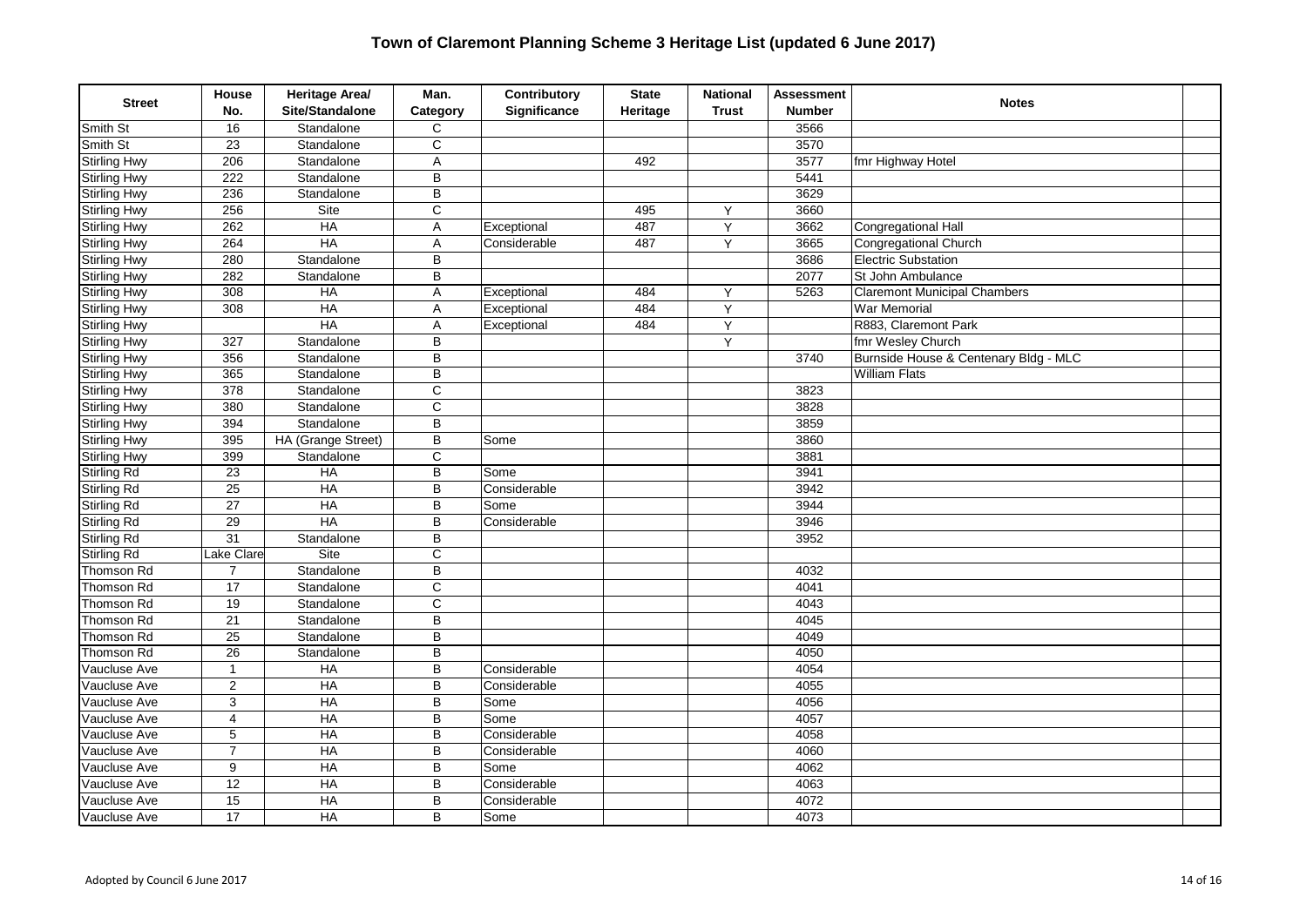| <b>Street</b>    | House<br>No.            | Heritage Area/<br>Site/Standalone | Man.<br>Category | Contributory<br>Significance | <b>State</b><br>Heritage | <b>National</b><br><b>Trust</b> | <b>Assessment</b><br><b>Number</b> | <b>Notes</b>             |  |
|------------------|-------------------------|-----------------------------------|------------------|------------------------------|--------------------------|---------------------------------|------------------------------------|--------------------------|--|
| Vaucluse Ave     | 22                      | Standalone                        | B                |                              |                          |                                 | 4077                               |                          |  |
| Victoria Ave     | $16a-e$                 | Standalone                        | $\sf B$          |                              |                          | Y                               | 4127                               | The Mansions             |  |
| Victoria Ave     | $\overline{36}$         | HA                                | $\overline{B}$   | Some                         |                          |                                 | 4267                               |                          |  |
| Victoria Ave     | $\overline{37}$         | Standalone                        | $\overline{B}$   |                              |                          |                                 | 4268                               |                          |  |
| Victoria Ave     | 38                      | HA                                | $\sf B$          | Some                         |                          |                                 | 4270                               |                          |  |
| Victoria Ave     | $\overline{43}$         | $H$ A                             | $\sf B$          | Considerable                 |                          |                                 | 4305                               |                          |  |
| Victoria Ave     | 47                      | <b>HA</b>                         | B                | Considerable                 |                          |                                 | 4307                               |                          |  |
| Victoria Ave     | 49                      | HA                                | $\sf B$          | Some                         |                          |                                 | 4311                               |                          |  |
| Victoria Ave     | 50                      | Standalone                        | $\overline{A}$   |                              | 2080                     |                                 | 5008                               | Colwyn House             |  |
| Victoria Ave     | 51                      | HA                                | $\sf B$          | Considerable                 |                          |                                 | 4313                               |                          |  |
| Victoria Ave     | $\overline{55}$         | Standalone                        | C                |                              |                          |                                 | 4318                               |                          |  |
| Victoria Ave     | 63                      | Standalone                        | $\overline{B}$   |                              |                          |                                 | 4337                               |                          |  |
| Victoria Ave     | 66                      | HA                                | $\sf B$          | Some                         | 497                      | Υ                               | 4341                               | Museum (Original School) |  |
| Victoria Ave     | 66                      | $H$ A                             | A                | Exceptional                  | 497                      | Y                               |                                    | Mews Boatshed            |  |
| Victoria Ave     | 66                      | HA                                | $\mathsf{C}$     | Some                         | 497                      | Y                               |                                    | Mrs Herbert's Park       |  |
| Victoria Ave     | 67                      | Standalone                        | B                |                              |                          |                                 | 4340                               |                          |  |
| <b>Walter St</b> | $\mathbf{1}$            | Standalone                        | $\overline{B}$   |                              |                          |                                 | 4354                               | $\sqrt{190}4$ residence  |  |
| <b>Walter St</b> | $\overline{c}$          | $H$ A                             | B                | Considerable                 |                          |                                 | 4355                               |                          |  |
| <b>Walter St</b> | $\overline{\mathbf{4}}$ | HA                                | $\sf B$          | Considerable                 |                          |                                 | 4358                               |                          |  |
| <b>Walter St</b> | 5                       | $H$ A                             | $\sf B$          | Considerable                 |                          |                                 | 4359                               |                          |  |
| <b>Walter St</b> | 6                       | <b>HA</b>                         | B                | Some                         |                          |                                 | 4360                               |                          |  |
| <b>Walter St</b> | $\overline{7}$          | HA                                | $\overline{B}$   | Considerable                 |                          |                                 | 5367                               |                          |  |
| Walter St        | 8                       | HA                                | $\sf B$          | Some                         |                          |                                 | 4362                               |                          |  |
| <b>Walter St</b> | 10                      | $H$ A                             | B                | Considerable                 |                          |                                 | 4364                               |                          |  |
| <b>Walter St</b> | 11                      | HA                                | B                | Some                         |                          |                                 | 4365                               |                          |  |
| <b>Walter St</b> | $\overline{12}$         | HA                                | B                | Some                         |                          |                                 | 5387                               |                          |  |
| <b>Walter St</b> | $\overline{13}$         | HA                                | $\overline{B}$   | Some                         |                          |                                 | 4367                               |                          |  |
| <b>Walter St</b> | $\overline{14}$         | HA                                | B                | Some                         |                          |                                 | 5388                               |                          |  |
| Walter St        | $\overline{15}$         | $H$ A                             | B                | Considerable                 |                          |                                 | 4369                               |                          |  |
| <b>Walter St</b> | 19                      | $H$ A                             | B                | Considerable                 |                          |                                 | 4373                               |                          |  |
| <b>Walter St</b> | $\overline{21}$         | HA                                | $\sf B$          | Some                         |                          |                                 | 4378                               |                          |  |
| <b>Walter St</b> | $\overline{23}$         | HA                                | B                | Considerable                 |                          |                                 | 4379                               |                          |  |
| <b>Walter St</b> | $\overline{25}$         | HA                                | B                | Some                         |                          |                                 | 4381                               |                          |  |
| <b>Walter St</b> | $\overline{26}$         | HA                                | B                | Considerable                 |                          |                                 | 4382                               |                          |  |
| <b>Walter St</b> | $\overline{28}$         | HA                                | B                | Considerable                 |                          |                                 | 4385                               |                          |  |
| <b>Walter St</b> | 29                      | HA                                | $\sf B$          | Some                         |                          |                                 | 4387                               |                          |  |
| <b>Wilson St</b> | $\mathbf{1}$            | $H$ A                             | B                | Exceptional                  | <b>TBA</b>               |                                 | 4413                               |                          |  |
| <b>Wilson St</b> | 3                       | HA                                | B                | Considerable                 |                          |                                 | 4414                               |                          |  |
| Wood St          | $\overline{5}$          | HA                                | B                | Some                         |                          |                                 | 4429                               |                          |  |
| Wood St          | $\overline{6}$          | HA                                | $\sf B$          | Some                         |                          |                                 | 4430                               |                          |  |
| Wood St          | 8                       | $H$ A                             | B                | Considerable                 |                          |                                 | 4433                               |                          |  |
| Wood St          | 9                       | $H$ A                             | B                | Some                         |                          |                                 | 4434                               |                          |  |
| Wood St          | 10                      | $H$ A                             | B                | Some                         |                          |                                 | 4435                               |                          |  |